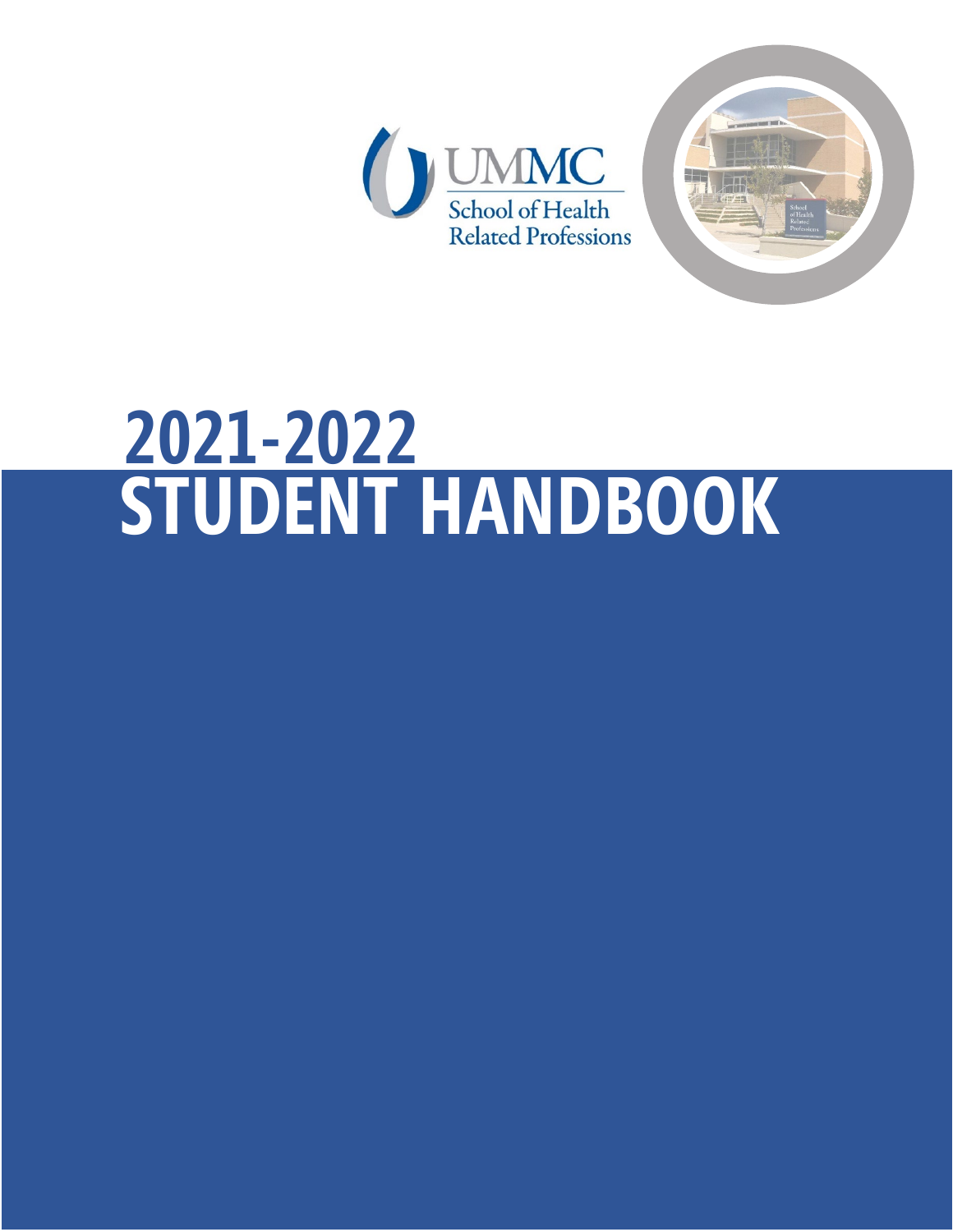# TABLE OF CONTENTS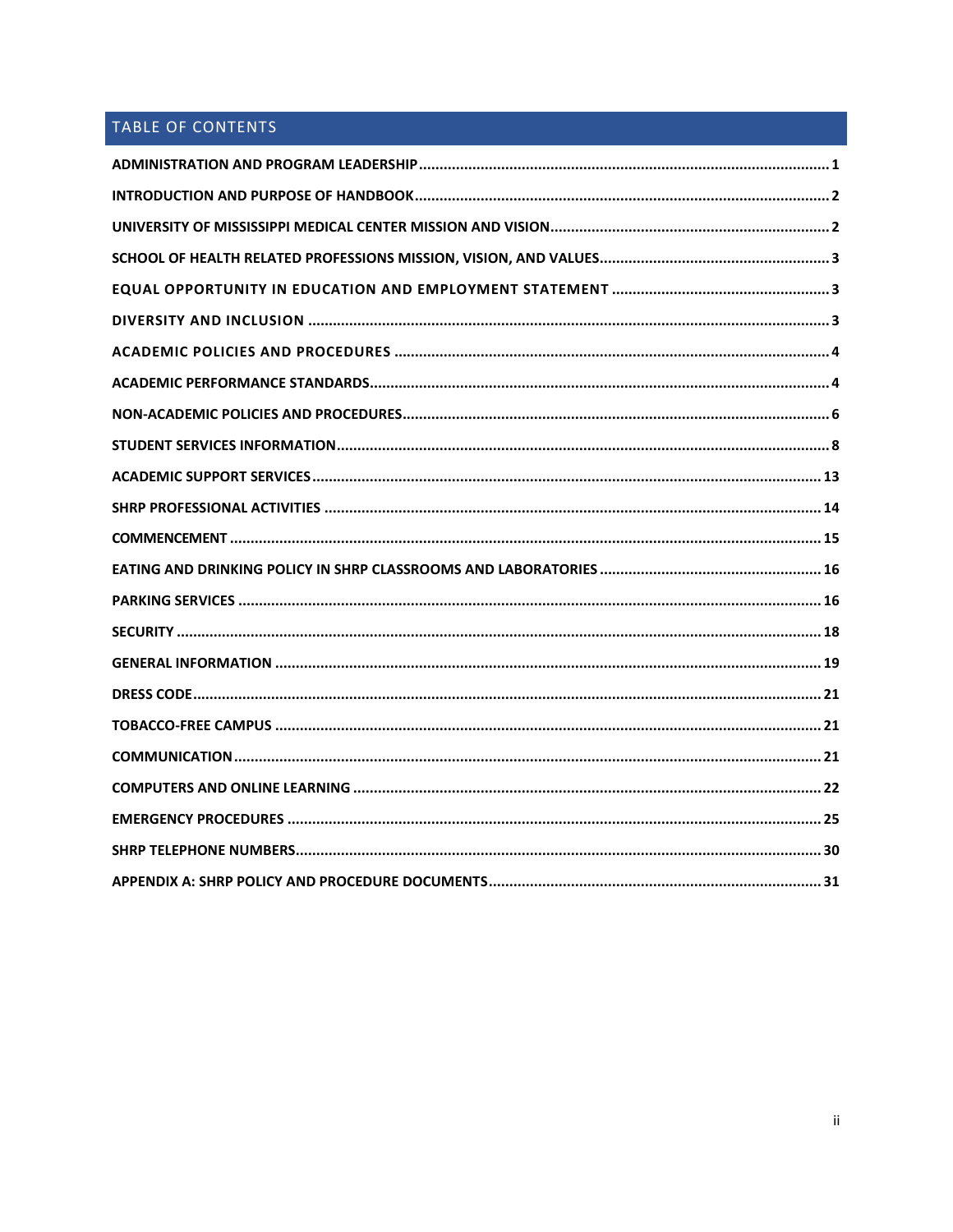#### <span id="page-2-0"></span>ADMINISTRATION AND PROGRAM LEADERSHIP

#### ADMINISTRATION

**Dean:** Dr. Jessica Bailey **Assistant Dean for Academic Affairs**: Dr. Driscol DuVaul **Assistant Dean for Administration:** Kim McGaugh **Director of Admissions and Learning Advancement:** Molly Ratcliff

#### PROGRAM LEADERSHIP

#### **Clinical and Diagnostic Sciences**

Dr. Kristi Moore, Department Chair

Dr. Jana Bagwell, Program Coordinator, MLT-MLS Advanced Standing Program

- Dr. Lee Brown, Program Director, Radiologic Sciences (Traditional Program)
- Dr. Mike Ketchum, Program Coordinator, Radiologic Sciences (Advanced Standing Program)
- Dr. LaToya Richards Moore, Program Director, Medical Laboratory Science
- Ms. Chelsea Stephens, Program Director, Nuclear Medicine Technology
- Dr. Asher Street, Program Director, Magnetic Resonance Imaging
- Dr. Renee Wilkins, Program Director, Histotechnology

#### **Health Administration**

Dr. Angela Burrell, Department Chair and Program Director

#### **Health Sciences**

Dr. Cynthia Casey, Department Chair and Program Director, Master of Health Systems Administration Dr. Lisa Morton, Program Director, Health Informatics and Information Management Ms. Britney Reulet, Program Director, Bachelor of Science in Health Systems Administration and Medical Scribe

# Specialist Certificate program

#### **Occupational Therapy**

Dr. Christy Morgan, Department Chair and Program Director

#### **Physical Therapy**

Dr. Lisa Barnes, Department Chair, DPT Program Director, and PT Residency Programs Chair

- Dr. Ryan McGlawn, PT Sports Residency Program Director
- Dr. Janet Slaughter, PT Pediatric Residency Program Director

Dr. Kim Curbow Wilcox, PT Neuro Residency Program Director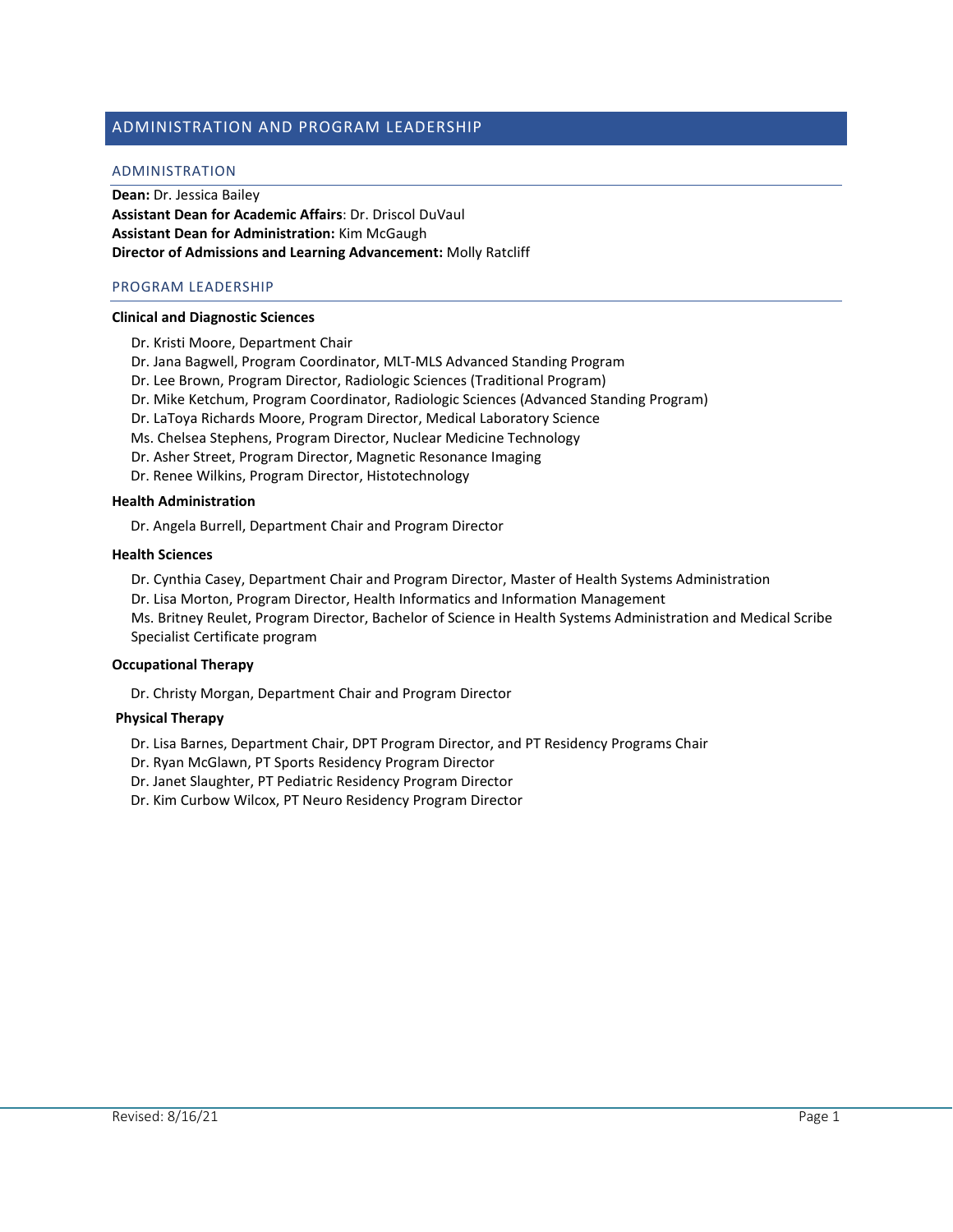#### <span id="page-3-0"></span>INTRODUCTION AND PURPOSE OF HANDBOOK

This Student Handbook, the University of Mississippi Medical Center (UMMC) *[Bulletin](http://www.umc.edu/bulletin)*, and the [UMMC Document](https://documents.umc.edu/)  [Center](https://documents.umc.edu/) are the primary sources of information about the University of Mississippi Medical Center and the School of Health Related Professions (SHRP). Individual departments at the school may also have student policies and procedures that complement or extend the expectations of the SHRP handbook. It is the responsibility of each SHRP student to read and become familiar with each document.

Rules, regulations, and responsibilities are included in this handbook. However, in the event of a contradiction between this handbook and the UMMC *Bulletin*, the UMMC *Bulletin* will prevail. The University may revise the handbook, UMMC *Bulletin*, policies, and procedures at any time without prior notice.

As a student, you are responsible for maintaining established standards of scholarship and conduct essential to the educational mission and community life at the University of Mississippi Medical Center.

#### OPERATIONAL PROCEDURES

The policies and regulations of the *[Bulletin](http://www.umc.edu/bulletin)* and this handbook take effect at time of initial registration in the first semester of enrollment. Students are expected to familiarize themselves with the academic requirements and regulationsstated in the *[Bulletin](http://www.umc.edu/bulletin)* and in this handbook. Ignorance of these requirements and regulations, incorrect statements or advice from faculty, students, or others, or misunderstandings of these procedures will not be accepted as cause for waiving any requirement or regulation in the *[Bulletin](http://www.umc.edu/bulletin)* or in this handbook.

#### **HISTORY**

The School of Health Related Professions was authorized in 1971 and established in 1972. The first baccalaureate degrees were awarded in 1975. The School of Health Related Professions currently offers programs leading to the Certificate in Direct Operational Medical Support, Certificate in Medical Scribe Specialist, Bachelor of Science in Health Informatics and Information Management, Bachelor of Science in Health Systems Administration, Bachelor of Science in Histotechnology, Bachelor of Science in Medical Laboratory Science, Bachelor of Science in Radiologic Sciences, Post-Baccalaureate Certificate in Health Informatics, Post-Baccalaureate Certificate in Leadership and Management, Master of Science in Magnetic Resonance Imaging, Master of Science in Nuclear Medicine Technology, Master of Health Informatics and Information Management, Master of Health Systems Administration, Doctor of Health Administration, Doctor of Occupational Therapy, and the Doctor of Physical Therapy.

In response to the significant demands in Mississippi for more allied health professionals and better allied health educational programs, the School of Health Related Professions seeks to expand its student population along with a related increase in the size and quality of its faculty.

#### <span id="page-3-1"></span>UNIVERSITY OF MISSISSIPPI MEDICAL CENTER MISSION AND VISION

#### MISSION

The mission of the University of Mississippi Medical Center is to improve the health and well-being of patients and the community through excellent training for health care professionals, engagement in innovative research, and the delivery of state-of-the-art health care.

#### VISION

The University of Mississippi Medical Center will be a premier academic health sciences system that is recognized nationally for high-quality clinical care, for innovative research, and for training committed health care professionals who work together to improve health outcomes and eliminate health care disparities.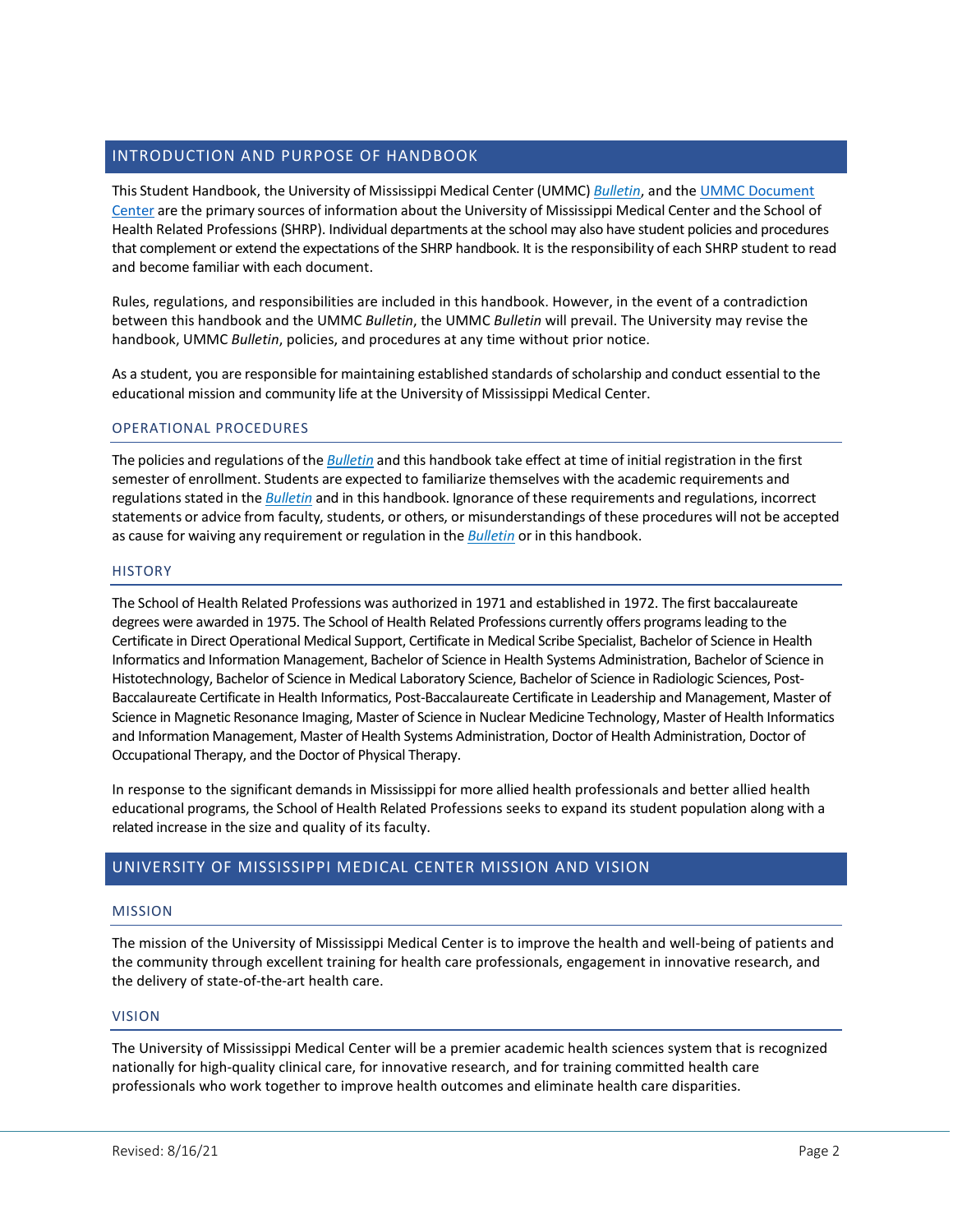#### <span id="page-4-0"></span>MISSION

The mission of the School of Health Related Professions is to equip diverse health professionals to provide quality and innovative health services for our Mississippi communities.

#### VISION

The School of Health Related Professions envisions being the premier educator that will excel in connecting diverse professionals who provide dynamic service delivery, pursue innovative discoveries, and embrace transformational leadership and advocacy for a healthier Mississippi.

#### VALUES

- Respect
- Professionalism
- Excellence
- **Fairness**
- Integrity

#### <span id="page-4-1"></span>EQUAL OPPORTUNITY IN EDUCATION AND EMPLOYMENT STATEMENT

The University of Mississippi Medical Center provides equal opportunity in any employment practice, education program, or education activity to all qualified persons. The Medical Center complies with all applicable laws regarding equal opportunity and affirmative action and does not unlawfully discriminate against any employee, student, or applicant based upon race, color, gender, sex, sexual orientation, gender identity or expression, religion, creed, national origin, age, disability, veteran status, marital status, socioeconomic status, culture, or genetic information. Inquiries or complaints maybe referred to the Office of the Director, Employee Relations, 2500 North State Street, Jackson, MS 39216.

#### <span id="page-4-2"></span>DIVERSITY AND INCLUSION

Diversity within the School of Health Related Professions of the University of Mississippi Medical Center encompasses an inclusive and welcoming environment that is enhanced by persons who differ in ability, age, ethnicity, gender, gender identity or expression, national origin, race, religious belief, sexual orientation, and socioeconomic background. Our commitment to diversity is reflected in a community, both online and on-campus, that is bound by the desire for equal consideration for all people. This commitment to equality is exercised by cultivating an academic and working environment that is collaborative and inclusive in educating students and residents, as well as training faculty to be culturally aware, respectful, and sensitive to diverse populations. This is affirmed by the school's policies and strategies to develop a diverse student body and faculty membership committed to education, healthcare, and research, thus ensuring that all members of our community have the ability to reach their individual and collective potential.

The growing cultural diversity of Mississippi and the United States calls for health professionals who continually strive to achieve cultural competence and function effectively across an array of multicultural, interpersonal, and social situations. Becoming culturally competent enhances the capacity of health professionals and healthcare organizations to assess, plan, deliver, evaluate and continually improve care that is sensitive to and respectful of the diverse beliefs, values, practices, and needs of the individuals, families, and communities served. The School of Health Related Professions is committed to this aim in its continued assessment of the curriculum; admission of students; recruitment and retention of faculty, staff, residents, and students; community engagement; and contributions to education, healthcare, and research.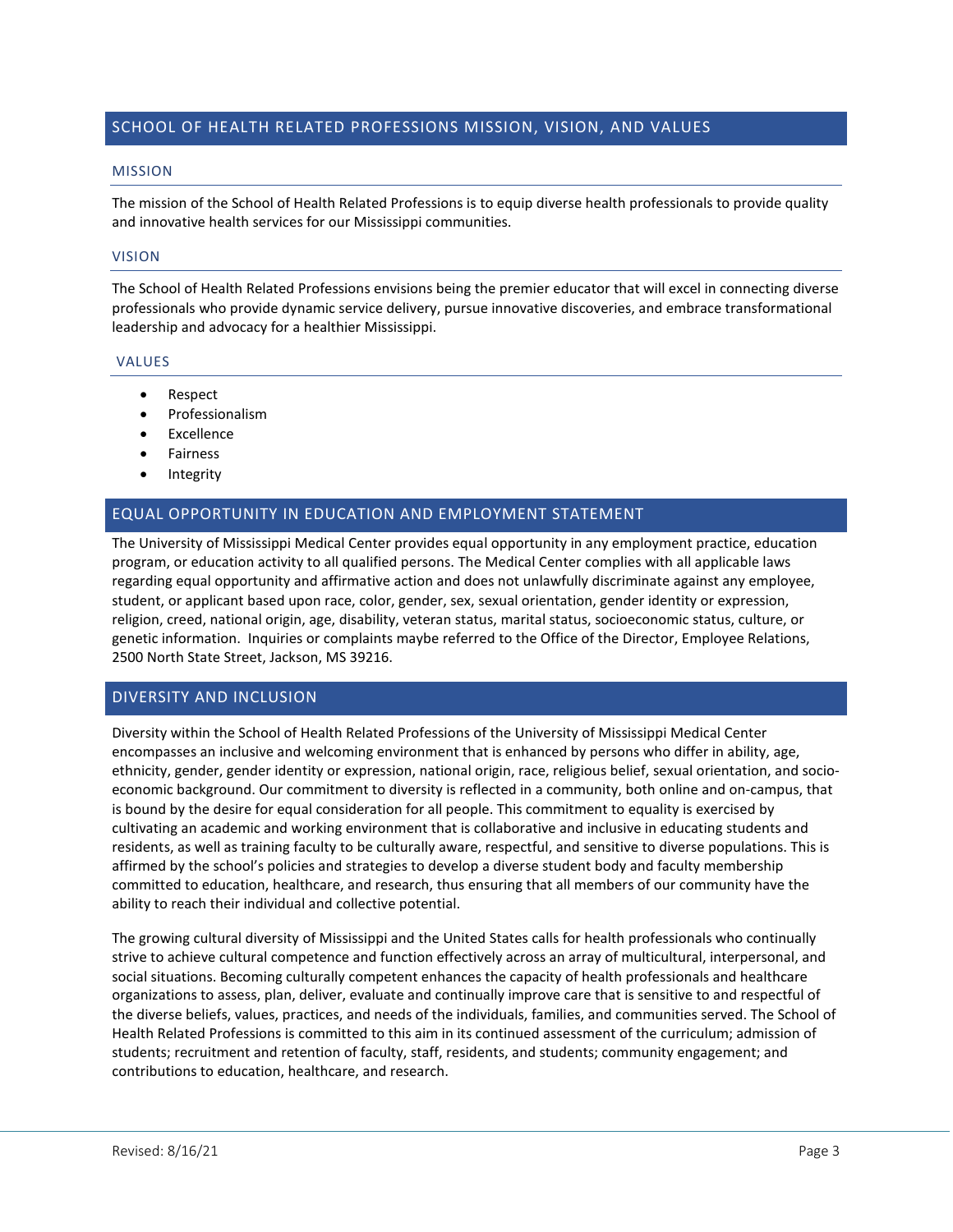View the full SHRP Policy on Diversity and Inclusion in th[e UMMC Document Center](https://documents.umc.edu/) (policy [E-SHRP-GEN-GEN-PO-](http://www.umc.edu/policy/viewpolicy.aspx?pid=E-SHRP-GEN-GEN-PO-00005)[00005\)](http://www.umc.edu/policy/viewpolicy.aspx?pid=E-SHRP-GEN-GEN-PO-00005). View the UMMC Policy on Diversity and Inclusion in the [UMMC Document Center](https://documents.umc.edu/) (polic[y A-IP-ODI-GEN-](https://www.umc.edu/policy/viewpolicy.aspx?pid=A-IP-ODI-GEN-PO-00001)[PO-00001\)](https://www.umc.edu/policy/viewpolicy.aspx?pid=A-IP-ODI-GEN-PO-00001).

#### <span id="page-5-0"></span>ACADEMIC POLICIES AND PROCEDURES

#### UMMC *BULLETIN*

To view the current UMMC *Bulletin* – [Click Here.](http://www.umc.edu/bulletin)

#### ACADEMIC REGULATIONS

The student is responsible for knowing the academic regulations for the School of Health Related Professions as stated in the UMMC *Bulletin* and the UMMC Document Center. Although we strive to avoid discrepancies, if there are differencesin the regulations asstated in this document and the above referenced, the *Bulletin* isthe ruling document. Please see th[e UMMC Document Center](https://documents.umc.edu/) for SHRP Academic Policies. A listing of policies is included in Appendix A of this handbook.

Individual departments within the school could also have academic policies and regulations for students that would be in addition to those shown in the UMMC *Bulletin* and SHRP Handbook. Please check departmental information for these policies.

#### ACADEMIC CALENDAR

The School of Health Related Professions academic calendar can be found in the SHRP section of the *[Bulletin](http://www.umc.edu/bulletin)* and on th[e SHRP website.](https://www.umc.edu/shrp/Academic-Calendar.html)

#### <span id="page-5-1"></span>ACADEMIC PERFORMANCE STANDARDS

The School of Health Related Professions believes that both students and faculty have significant roles within the educational process. Academic misconduct can influence this educational process by causing a distorted picture of the academic achievement of individual students and jeopardizing the success of the student's total educational program. Although monitoring of academic performance is primarily the responsibility of the faculty, students ultimately have the responsibility and are expected to act in an honest and professional manner during the educational preparation for their professional role.

The School of Health Related Professions offers instruction in its academic programs in lecture, laboratory, and clinical environments. In the clinical environment, there is frequent contact with patients and individuals outside the academic community. It is expected that students will be academically honest in all classroom assignments, testing, laboratory activities, clinical activities, recordkeeping, and patient contact.

Upon graduation, health care professionals are expected to practice their profession with integrity and a commitment to high standards. Moreover, they are expected to protect patients from those who abuse professional ethics in providing care. This commitment to high standards and integrity is also expected during each student's course of academic study.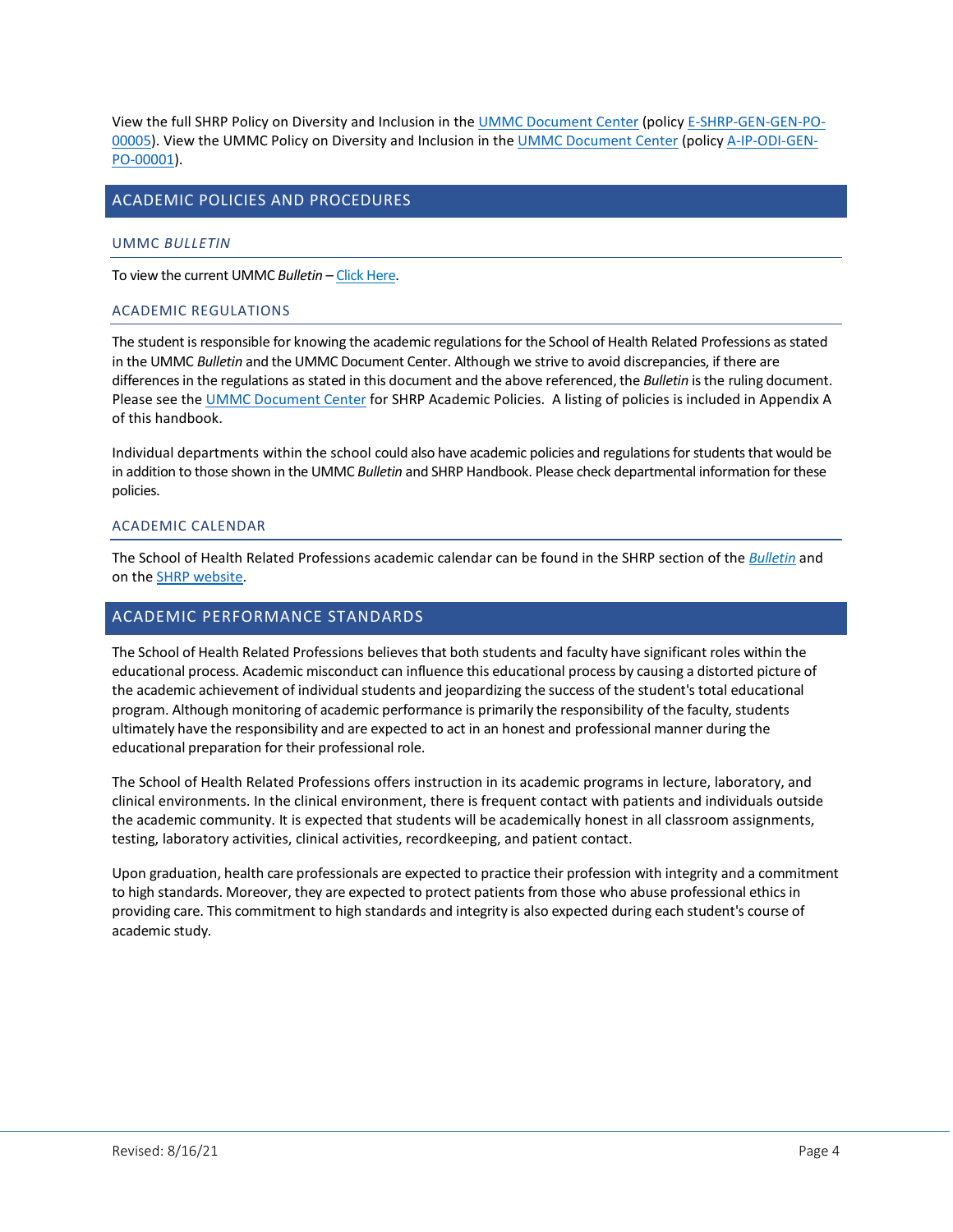#### ACADEMIC RESPONSIBILITIES

Academic responsibilities of students include, but are not limited to, the following examples of conduct:

- 1. Come adequately prepared for class.
- 2. Attend all classes, laboratories, and clinical or field experiences, as scheduled, unless arrangements are made with the appropriate departmental official.
- 3. Request instructor-student conferences when needed.
- 4. Request and take make-up examinations based on the policies of the course instructor.
- 5. Maintain academic integrity by refraining from acts contrary to academic and/or professional ethics.
- 6. Adhere to the professional and academic responsibilities required by the department.
- 7. Adhere to HIPAA guidelines, regard as strictly confidential all information concerning patients, and refrain from discussing this information with any unauthorized individual.

#### ACADEMIC DISHONESTY

It is expected that students will not practice academic dishonesty or tolerate it in other students, and that all acts of dishonesty will be promptly reported to the appropriate school and administrative officials.

The School of Health Related Professions believes that both students and faculty have significant roles within the educational process. Academic misconduct can influence this educational process by causing a distorted picture of the academic achievement of individual students and jeopardizing the success of the student's total educational program. It is expected that students will be academically honest in all classroom assignments, testing, laboratory activities, clinical activities, recordkeeping, and patient care activities.

View the full SHRP Academic Dishonesty Policy in th[e UMMC Document Center](https://documents.umc.edu/) (policy [E-SHRP-GEN-GEN-PO-](http://www.umc.edu/policy/viewpolicy.aspx?pid=E-SHRP-GEN-GEN-PO-00001)[00001\).](http://www.umc.edu/policy/viewpolicy.aspx?pid=E-SHRP-GEN-GEN-PO-00001)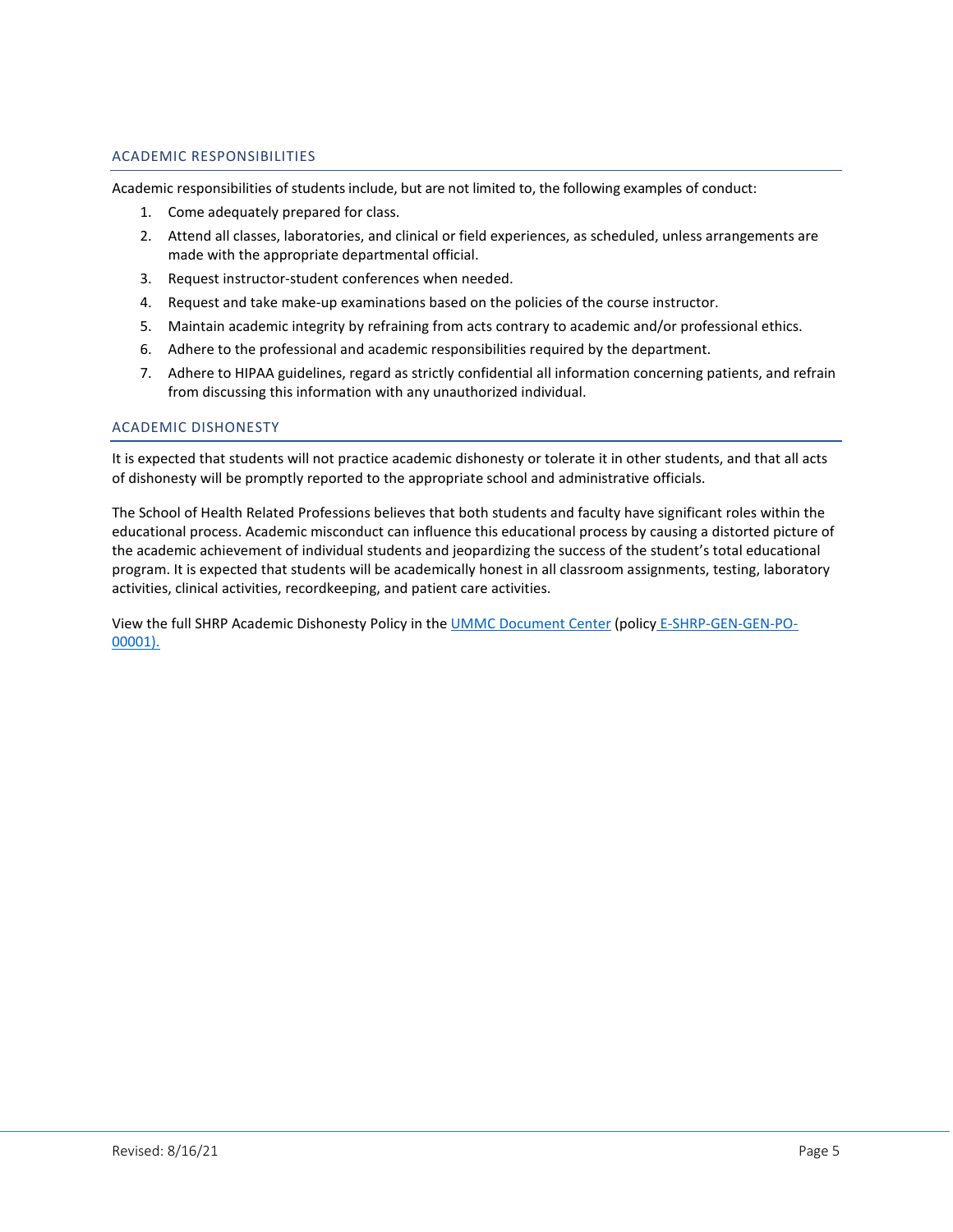#### <span id="page-7-0"></span>NON-ACADEMIC POLICIES AND PROCEDURES

A student in the School of Health Related Professions is expected to exhibit conduct that is compatible with the functions and mission of the University of Mississippi Medical Center as an educational institution, and with the ethical standards of his/her chosen profession. Each student is expected to comply with requests of university officials in the performance of his/her duties; to obey the laws of the city, state, and nation; and to refrain from conduct that would demean the ethics and integrity of his/her chosen profession.

The following are examples of non-academic responsibilities of students in the school. Failure to comply with these requirements may result in disciplinary action being taken by the dean up to and including probation or dismissal. If the actions of a student are such that there is potential or actual harm to the university, school, department or its faculty, staff, students, patients or others, a student may be immediately removed from classroom, laboratory, or clinical activities without prior notice.

- 1. Maintain professional conduct;
- 2. Adhere to the professional responsibilities required by the department;
- 3. Refrain from the use, influence, or possession of alcoholic beverages, illicit drugs, fireworks, firearms, or other weapons on the UMMC campus, at clinical affiliation sites, or at any educational activity;
- 4. Treat patients, other students, staff, and faculty fairly and respectfully, regardless of their sex or their physical, mental, emotional, political, economic, racial, or religious characteristics;
- 5. Be cognizant of and adhere to the channels of authority;
- 6. Accept responsibility for reporting incompetence and unethical conduct to the proper authorities;
- 7. Identify truthfully and accurately your credentials and professional status;
- 8. Be responsible for the condition of the instructional area during and at the completion of a class session;
- 9. Maintain all conduct within HIPAA guidelines and regard as strictly confidential all information concerning patients, and refrain from discussing thisinformation with any unauthorized individual;
- 10. Refrain from sexual harassment in any form (see section on Harassment Policy);
- 11. Refrain from eating, drinking, orsmoking in prohibited areas in the SHRP instructional areas; and
- 12. Check email frequently for official notices.

#### MANAGEMENT RIGHTS

The University of Mississippi Medical Center has always sought the opinion of its students about its educational programs, ways and means of accomplishing the school's activities better, and other matters of student interest. From time to time, however, the university, like any other organization, hasto make decisions without prior consultation with its students. The university must, therefore, maintain exclusive discretion to exercise the customary functions of educational management including, but not limited to, the discretion to:select and enroll students, employ and supervise faculty, determine the size and composition of the instructional staff, enforce academic regulations, determine the size and location of classes, make instructional and clinical assignments, modify organizational structures, establish, change and/or abolish policies, procedures, rules, and regulations, and make any and all changes or modificationsin educational programsin accordance with the needs and requirements of the institution.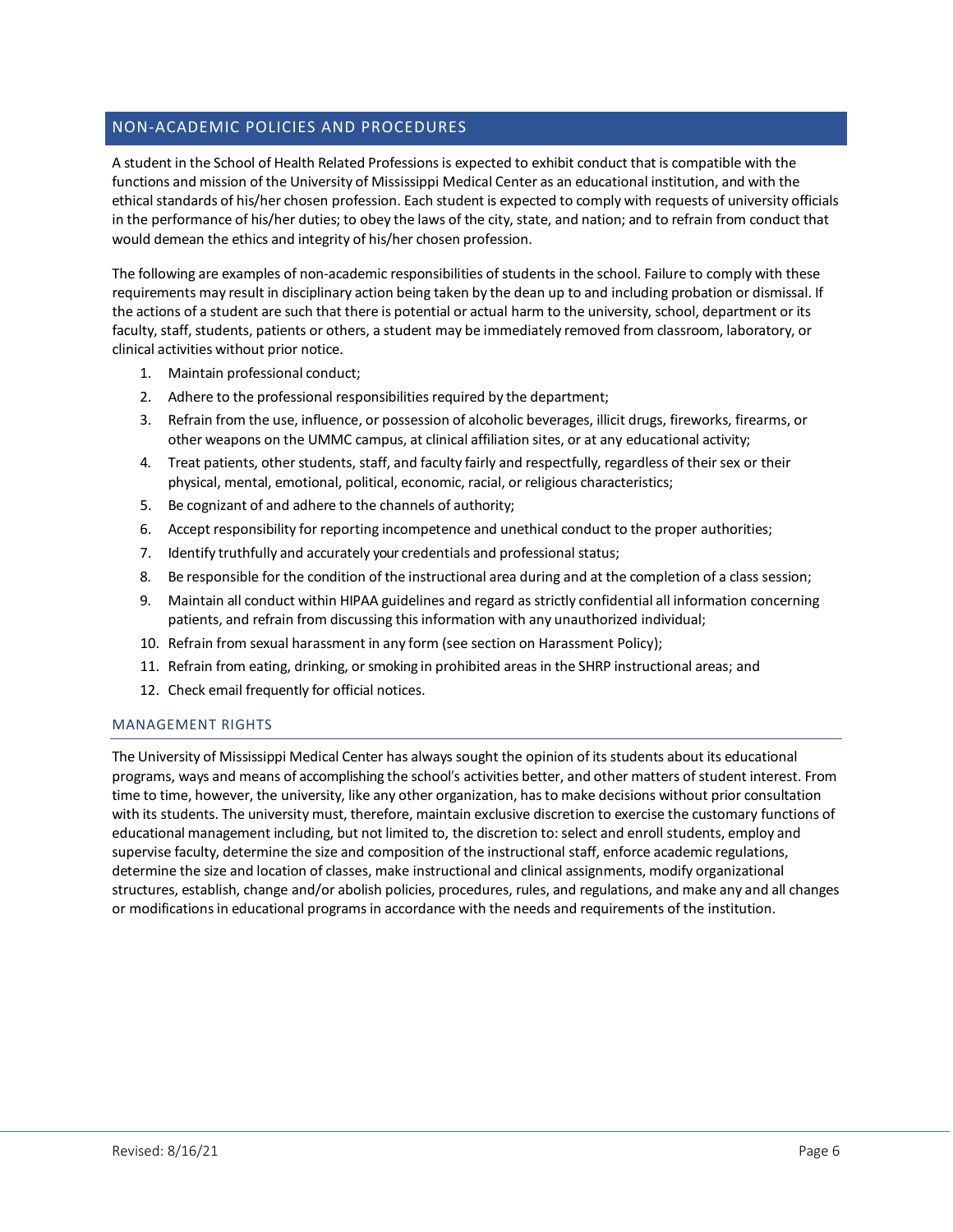#### COMPLAINTS

Students have the right to complain without fear of retribution or retaliation from the University of Mississippi Medical Center (UMMC) or its employees. Student complaints may be academic or non-academic. Students have a right to expect a timely response.

Students are encouraged to directly contact the specific school or individual office on campus to address their concerns or complaints. Students may also submit formal written complaints to the Office of Academic Support within the Office of the Associate Vice Chancellor for Academic Affairs using the [UMMC Student Complaint Form.](https://www.umc.edu/Office%20of%20Academic%20Affairs/For-Students/Student%20Affairs/Student-Complaints.html)

Concerns or complaints will be resolved according to published school and institutional policies, entering at the appropriate level and proceeding in the order stated. All decisions by the school's dean or executive faculty concerning academic matters are final. Procedural appeals may be submitted to the Associate Vice Chancellor for Academic Affairs in accordance with the Student Procedural Appeal for Academic Decisions policy, which is located in the UMMC Document Center.

The Title IX Sexual Harassment and Non-Discrimination Policy is located in the UMMC Document Center and addresses all reported sexual misconduct and harassment.

Additional information and the Student Complaint Policy for SHRP can be found in the UMMC Document Center (Policy [E-SHRP-GEN-GEN-PO-00025\)](https://www.umc.edu/policy/viewpolicy.aspx?pid=E-SHRP-GEN-GEN-PO-00025)

More information on the UMMC Student complaint policy can be found in the UMMC Document Center (Policy [E-](https://www.umc.edu/policy/viewpolicy.aspx?pid=E-AA-SA-GEN-PO-00003)[AA-SA-GEN-PO-00003](https://www.umc.edu/policy/viewpolicy.aspx?pid=E-AA-SA-GEN-PO-00003) , the *[Bulletin](http://www.umc.edu/bulletin)* , or on the UMMC [Student Complaints](https://www.umc.edu/Office%20of%20Academic%20Affairs/For-Students/Student%20Affairs/Student-Complaints.html) website

The privacy rights of students will be protected at all times during the complaint process.

#### TITLE IX SEXUAL HARASSMENT POLICY

Visit the document in the UMMC Document Center [\(Policy A-OP-GEN-GEN-PO-00126\)](https://www.umc.edu/policy/viewpolicy.aspx?pid=A-IP-GEN-GEN-PO-00126) to view the Title IX Sexual Harassment and Non-Discrimination Policy for Students and Employees. Additional information can be found on the [website](https://www.umc.edu/Office%20of%20Academic%20Affairs/For-Students/Student%20Affairs/Title-IX/Home.html) as well.

#### CRIMINAL HISTORY BACKGROUND CHECK

Mississippi Law requires all health care workers, including students, to have completed criminal history background checks. All UMMC students will be required to successfully complete a criminal history background check, including fingerprinting, before enrollment. Be advised that a felony conviction may affect a graduate's eligibility to sit for certification, registration, or licensure examinations. Affected students must contact the appropriate certification, registry, or licensure agency. All students should keep their letter of clearance in a personal file for later use.

All students will complete an in-house background check during the New Student Onboarding process. This is conducted by the UMMC Human Resources. A second type of background check may or may not be required by your department. Currently, SHRP has an agreement with Pre-Check [\(www.precheck.com/students\)](http://www.precheck.com/students) to conduct the additional background check and drug screening if needed for clinical rotations. There is a small cost to the student for using the Pre-check services. Departments will provide students with further information if the additional background check is required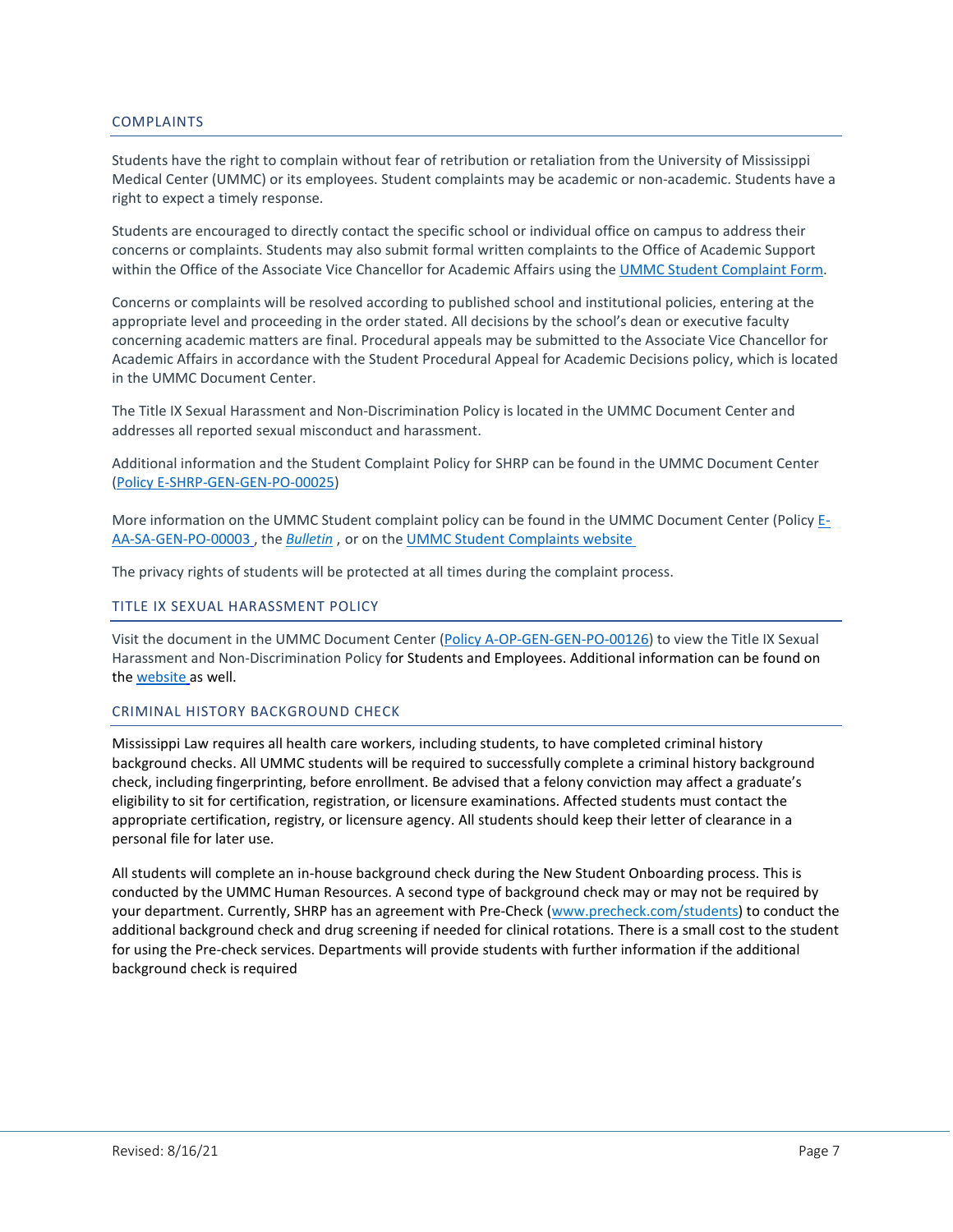#### IDENTIFICATION BADGES

Medical Center policy requires that students wear their identification badges at all times at all facilities which are operated by the Medical Center. The badge should be worn with the name and photo clearly visible on the front, upper torso affixed to a collar, pocket, lapel, or displayed on a short break-away neck strap close to the face. The identification badge may be used for building access, check cashing in the bookstore, library checkouts, and security identification purposes. Students who lose their ID badge should report the loss immediately to Human Resources Service Center. Replacement of lost badges costs \$20.00 payable by cash or check. Students who come to school without their identification badge may be subject to disciplinary action up to being asked to leave the campus.

#### OFFICIAL COMMUNICATION

The School of Health Related Professions considers postal/U.S. mail and electronic mail official forms of communications. Students are expected to check their official UMMC email account daily at a minimum during the school semesters and periodically during breaks.

#### <span id="page-9-0"></span>STUDENT SERVICES INFORMATION

#### SHRP STUDENT SERVICES

The Student Services Office at SHRP provides new-student orientation, advising, and academic support services to its students. Student Services staff are available to provide support and referrals as needed for students to be successful in their programs of study. Workshops and presentations are offered to assist student acquire skills necessary for success is school. During the academic semesters, weekly emails are developed and sent to all students with reminders, announcements, and helpful tips as a method of constant communication. Distance Education students in SHRP receive all of the student services available to traditional students.

#### STUDENT RESPONSIBILITIES

Students are responsible for complying with all policies and procedures, rules and regulations, and other information published by the University of Mississippi Medical Center, the School of Health Related Professions, and their academic department. In addition, students are expected to abide by all federal, state, and local laws.

#### STUDENTS EXPECTATIONS

Students are expected to:

- a. Exhibit the highest standard of personal, academic, professional and ethical behavior.
- b. Treat faculty, staff, peers, clients, patients, and others with dignity and respect.
- c. Abide by the Code of Conduct that applies to their specific professional discipline.

Students who violate any of the above when involved in any school or school-related activity/function, whether on or off campus, will be subject to disciplinary action.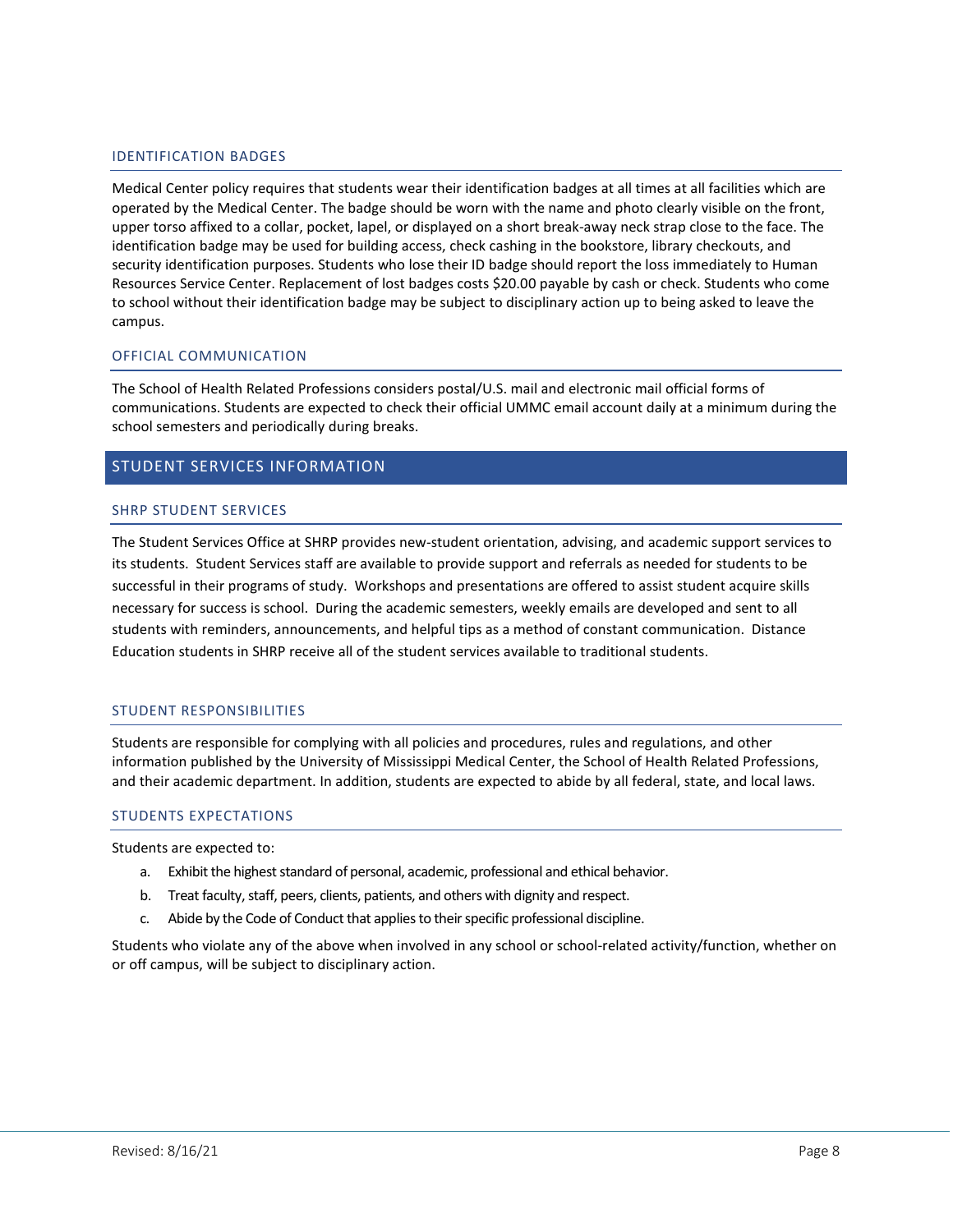#### STUDENT RIGHTS

Mistreatment and abuse of students by faculty, residents, staff, or fellow students is contrary to the educational objectives of the University of Mississippi Medical Center and the School of Health Related Professions and will not be tolerated. Mistreatment and abuse include, but are not limited to, berating, belittling, or humiliation; physical punishment or threats; intimidation; sexual harassment; harassment or discrimination based on race, gender, sexual preference, age, religion, physical or learning disabilities; assigning a grade for reasons other than the student's performance; assigning tasks for punishment or non-educational purposes; requiring the performance of personal services; or failing to give students credit for work they have done. Students have rights as guaranteed by the U.S. Constitution and all appropriate federal, state, and local laws. Primary among those is the right to a fair and impartial hearing if the student is accused of misconduct or violating university regulations. Additionally, students have the right to file a complaint for alleged mistreatment. The University of Mississippi Medical Center and the School of Health Related Professions has existing policies and procedures that relate to the following: financial aid; sexual harassment; final grade appeal; parking; drugs; alcohol; firearms; student access to records; student privacy; computer/internet use; dress and professional conduct; health insurance. Issues that relate to these specific policies should be addressed to the appropriate office. The Office of the Dean or Student Services can help students with information about those policies.

#### STUDENT/EMPLOYEE HEALTH CLINIC

[Student and Employee Health](http://www.umc.edu/employee_student_health/) serves as the primary resource for occupational-health services such as immunization, tuberculosis screening, and non-symptomatic COVID-19 screening, when needed for academic purposes, such as documentation required for clearance to participate in learning activities at other institutions. Student and Employee Health is also the preferred option for initial assessment of non-emergency occupational health related injuries that occur on weekdays between the hours of 7:00 am to 4:30 pm. Student and Employee Health does not charge for provider or nurse actions in providing services to students, but charges may be incurred for laboratory or imaging services. Student and Employee Health can be contacted for appointments or questions about services by calling (601) 984-1185.

If there is a severe occupational injury or a situation, such as a blood or body fluid exposure, that requires urgent treatment at night or on a weekend, students should seek care at the UMMC Emergency Department and notify Student and Employee Health afterward. Students in Mississippi are not covered by Workers Compensation and so may incur costs related to workplace injuries. Normal healthcare procedures, such as billing insurance, will take place as appropriate.

Students may access primary care services through UMMC's Quick Care clinic, which is operated by the Department of Family Medicine in the Lakeland Medical Building at 764 Lakeland Drive, Jackson, MS. Quick Care is a full-service primary care practice in a private, confidential setting, and will provide students a large spectrum of services, including sick visits, preventive services, and care for chronic conditions. The physician and other providers at the Quick Care clinic do not teach, evaluate, or make recommendations for student advancement. Quick Care is available Monday through Friday from 7:40 am to 4:20 pm and offers both in person and telehealth visits. **To schedule an appointment at Quick Care students may call (601) 984-6800.** Additionally, if students prefer to obtain primary care services elsewhere, they are free to do so.

#### IMMUNIZATIONS AND VACCINATIONS

Students at the School of Health Related Professions (excluding students in select distance learning programs specifically named in the policy below) are required to meet and maintain the immunization requirements found in the Immunization Requirements Policy located in the [UMMC Document Center](https://documents.umc.edu/) (polic[y E-AA-GEN-GEN-PO-00018\)](https://www.umc.edu/policy/viewpolicy.aspx?pid=E-AA-GEN-GEN-PO-00018).

Students at the School of Health Related Professions (excluding students in select distance learning programs specifically named in the policy below) are required to have an annual tuberculin skin test, which may be obtained from UMMC Student/Employee Health Clinic. If the TB test is obtained from another healthcare provider, the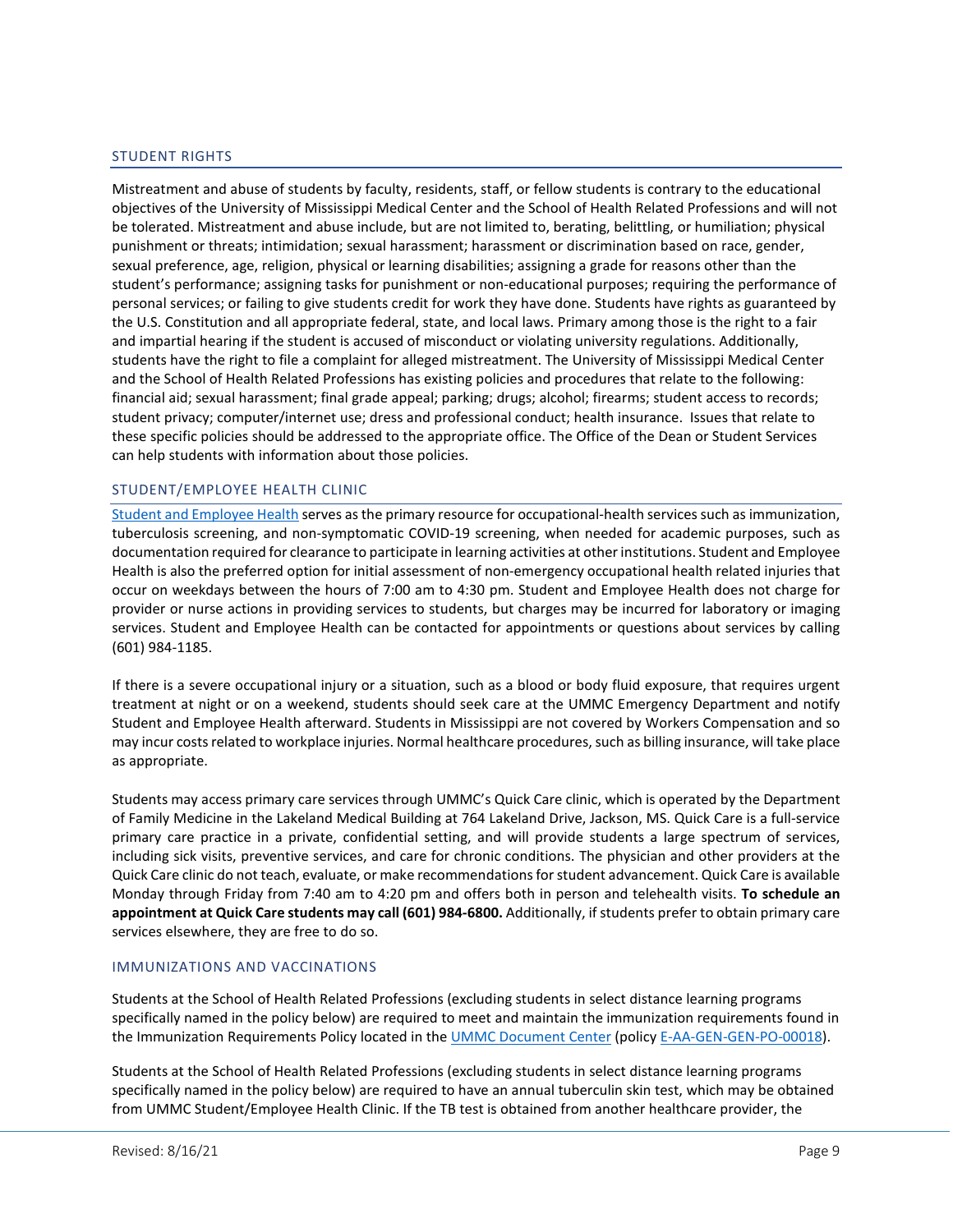student must provide evidence of valid test results to UMMC Student/Employee Health annually. (Policy [E-AA-](https://www.umc.edu/policy/viewpolicy.aspx?pid=E-AA-GEN-GEN-PO-00016)[GEN-GEN-PO-00016\)](https://www.umc.edu/policy/viewpolicy.aspx?pid=E-AA-GEN-GEN-PO-00016)

Students at the School of Health Related Professions (excluding students in select distance learning programs specifically named in the policy below) must be vaccinated annually against influenza in advance of the flu season unless they are eligible for and have an approved medical contraindication or an approved religious restriction. Proof must be provided to UMMC Student/Employee Health annually by the established deadline. (Policy [E-AA-](https://www.umc.edu/policy/viewpolicy.aspx?pid=E-AA-GEN-GEN-PO-00018)[GEN-GEN-PO-00018\)](https://www.umc.edu/policy/viewpolicy.aspx?pid=E-AA-GEN-GEN-PO-00018)

SEH does offer the Influenza, Tdap, MMR, Varicella, and Hepatitis B vaccines for current students. All vaccines are administered at a cost to the student (with the exception of Influenza). Students should pay at Student Accounting and bring receipt to SEH for vaccine. For additional information and forms – [Click Here.](https://www.umc.edu/HR/Current-Employees/Employee-Relations/Student-and-Employee-Health.html)

SHRP Programs with clinical courses may have requirements beyond those mandated by UMMC. Students are expected to comply with the requirements of any assigned clinical facility to fulfill programmatic coursework.

#### ACQUIRED IMMUNE DEFICIENCY SYNDROME

Acquired Immune Deficiency Syndrome (AIDS) is a condition that destroys the body's immune (defense) system and allows life-threatening infections to develop. It has no known cure or vaccine for prevention, and an individual can transmit the virus even in the absence of symptoms. Current medical knowledge indicates that transmission is primarily through sexual contact or through the sharing of intravenous drug paraphernalia. According to the Centers for Disease Control, contracting the disease in most situations encountered in an individual's daily activities is not known to occur. Please review the *[Bulletin](http://www.umc.edu/bulletin)* for information on the Medical Center's policy in regards to immunizations, testing and care, confidentiality, public health reporting requirement, personnel, universal precautions, teaching laboratories, and behavior risks.

#### DRUG POLICY

Pursuant to the Anti-Drug Abuse Act passed in October 1988 and the Drug-Free Schools and Communities Act Amendments of 1989 (Public Law 101-226), the University of Mississippi Medical Center is committed to maintaining a drug-free work place and to implementing a Drug Awareness Program to prevent the illicit use of drugs and the abuse of alcohol by students and employees. As a SHRP student, you are to be aware of the Medical Center's Drug Awareness Program and abide with the Policy concerning substance abuse in the [UMMC Document Center](https://documents.umc.edu/) (policy H-CL-SAFE-GEN-PR-00041).

Policy:

- 1. You are prohibited from being under the influence of alcohol or illegal drugs while on campus, in other training sites, such as affiliated hospitals and clinics, and in extramural settings for elective courses.
- 2. The possession, transfer, purchase, or sale of illegal drugs is a violation of the law and is strictly prohibited; such action will be reported to law enforcement officials and to licensing agencies when appropriate.
- 3. The use, sale, or possession of an illegal drug in your capacity as a student is cause for your dismissal from school.
- 4. Any student who commits an unlawful act on or off the Medical Center campus or whose conduct discredits the Medical Center in any way will be subject to disciplinary action, up to and including dismissal.
- 5. No alcoholic beverage may be brought or consumed on the Medical Center premises.
- 6. Prescription drugs may be brought and used by you on the Medical Center premises only in the manner, combination, and quantity prescribed, as long as your ability to perform as a student is not affected.
- 7. Any student whose on or off duty abuse of alcohol, illegal drugs, or improper use of prescription drugs interferes in any way with his/her performance as a student will be referred to Student/Employee Health Services for evaluation and/or testing.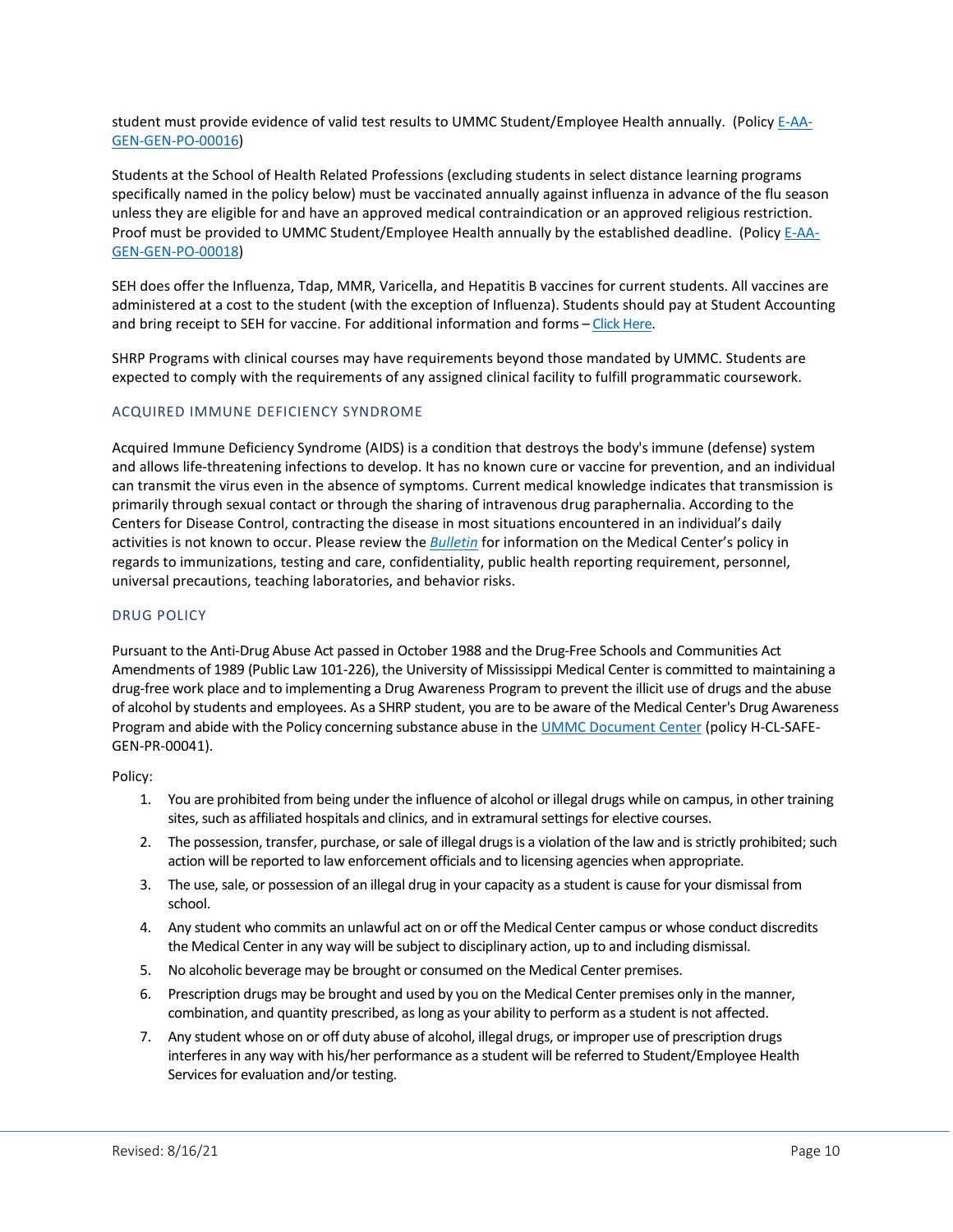8. The institution reserves the right to require a drug test from a student when there is a reasonable suspicion that the institution's drug policy has been violated. Individuals failing to submit to a drug test will be subject to disciplinary action, up to and including dismissal.

#### FAMILY EDUCATIONAL RIGHTS AND PRIVACY ACT OF 1974 (FERPA)

Visit the [Office of Enrollment Management,](http://www.umc.edu/registrar) the [UMMC Document Center](https://documents.umc.edu/) (policies [E-AA-GEN-GEN-PO-00011;](https://www.umc.edu/policy/viewpolicy.aspx?pid=E-AA-GEN-GEN-PO-00011) [E-](https://www.umc.edu/policy/viewpolicy.aspx?pid=E-AA-SA-ADM-PO-00002)[AA-SA-ADM-PO-00002\)](https://www.umc.edu/policy/viewpolicy.aspx?pid=E-AA-SA-ADM-PO-00002), and the *[Bulletin](http://www.umc.edu/bulletin)* for additional information in regards to student access to records, release of information, and accuracy of education records per the FERPA regulations.

#### HEALTH INSURANCE

All UMMC Students (except for those students enrolled in select distance learning programs outlined in Polic[y E-AA-](https://www.umc.edu/policy/viewpolicy.aspx?pid=E-AA-SA-GEN-PO-00006)[SA-GEN-PO-00006\)](https://www.umc.edu/policy/viewpolicy.aspx?pid=E-AA-SA-GEN-PO-00006) are required to carry hospitalization insurance while enrolled at the University of Mississippi Medical Center. UMMC offers a group health insurance policy. It is mandatory forstudentsto participate in this insurance program unless, at the time of registration, they can demonstrate adequate or equivalent hospital insurance through a sponsor or with another carrier. Both individual and family coverage is available. Information is available at the Office of Student [Accounting.](https://www.umc.edu/student_accounting/)

#### MENTAL HEALTH SERVICES

The Student Counseling and Wellness Center assists students with managing the stresses and difficulties of daily life – life inside and outside the classroom. Mental health services for students are provided by a psychiatrist or nurse practitioner and clinical psychologists who do not have any role any student's academic assessment or evaluation. Students should call (601) 815-1136 or (601) 815-5588 or email [scwc@umc.edu](mailto:scwc@umc.edu) to make appointments at the SCWC. For additional information[, visit the Student Counseling and Wellness Center website](https://www.umc.edu/Office%20of%20Academic%20Affairs/For-Students/Student%20Affairs/Student%20Counseling%20and%20Wellness%20Center.html)

UMMC contracts with Humana EAP and Work-Life Services, which is our Student and Employee Assistance Program. These services are confidential, and there is no cost to UMMC students or employees. To access these services, call 1-866-219-1232 (TTY:711) or visit eapwl.com (username: ummc, password: ummc).

The Employee and Student Employee Assistance Program offers short-term counseling, up to three visits per issue per year, to help UMMC students and employees and members of their households manage everyday life issues. Examples of available assistance include: Emotional issues, Relationship concerns, Coping with a serious illness, Weight control, Sleeping difficulties, Loss of a loved one, Workplace concerns, and Smoking cessation.

Work-Life Services include extensive assistance, information, and support to achieve a better balance between work, life, and family. Assistance with the following is available: Housing options, Educational services, Child/Elder care, Consumer education, Legal services, and financial services.

Again, these services with Humana EAP and Work-Life Services are confidential, and there is no cost to UMMC students or employees. To access these services, call 1-866-219-1232 (TTY:711) or visit eapwl.com (username: ummc, password: ummc).

#### ROWLAND MEDICAL LIBRARY

The Rowland Medical Library (RML) is located on the second floor of the Verner S. Holmes Learning Resource Center. The RML provides resources and services to students officially enrolled in UMMC programs, faculty and employees directly involved in health education, research, and patient care.

For more information about hours, resources, and services available at the library, pleas[e visit the RML website.](https://www.umc.edu/library/Library.html)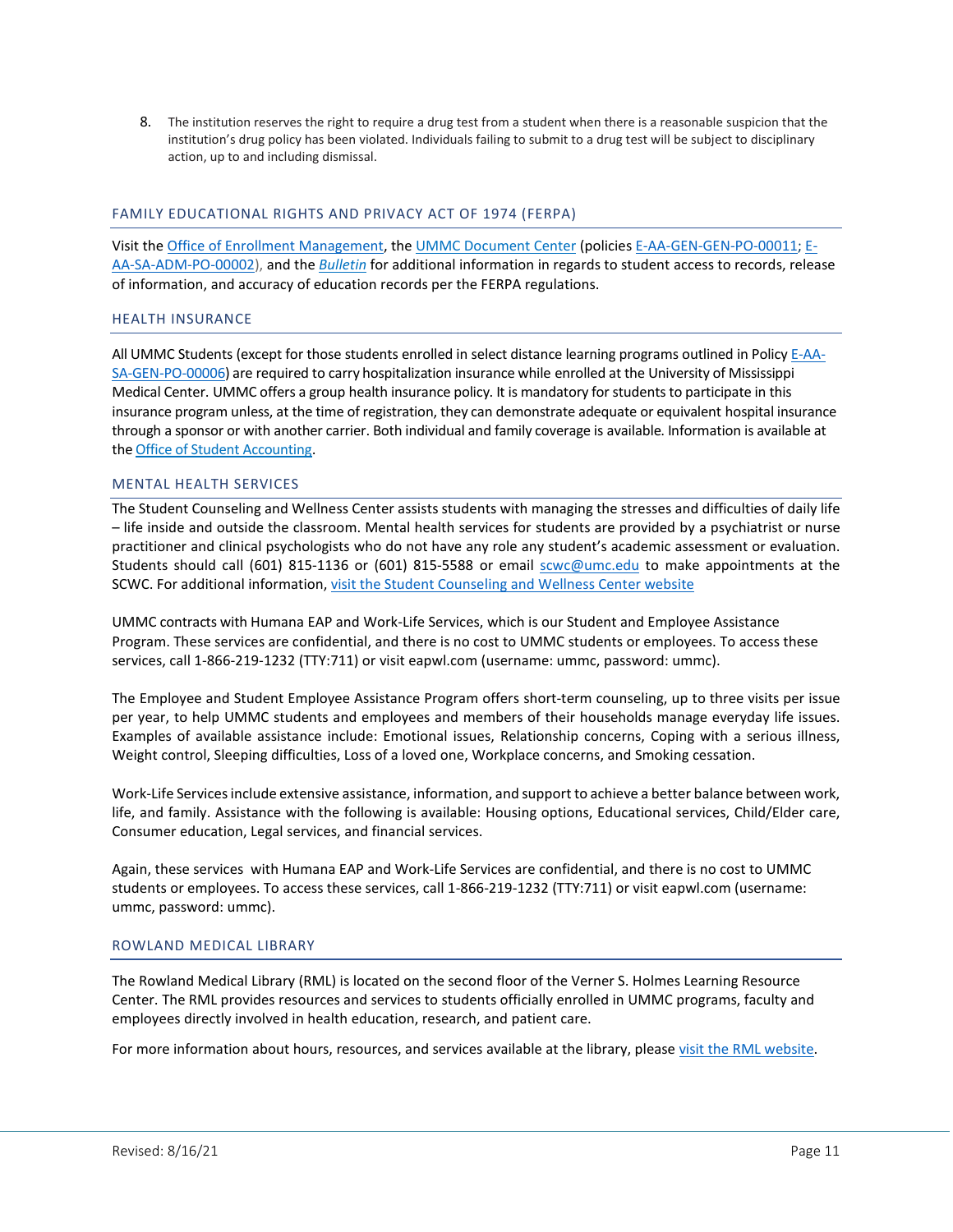#### OFFICE OF ENROLLMENT MANAGEMENT

This office maintains the official academic records of all matriculated students and provides a wide range of services to those students. The office also works closely with each school in the admissions process of students.

Official Transcripts, enrollment verifications, degree verifications, and letters of good standing can be requested online at [www.umc.edu/transcripts.](http://www.umc.edu/transcripts) There may be a fee charged for certain documents.

For additional information, please contact the Office of Enrollment Management directly.

Office of Enrollment Management University of Mississippi Medical Center Verner Holmes Learning Resource Center, U121 Phone: 601-984-1080 <https://www.umc.edu/registrar/>

#### STUDENT ACCOUNTING

The Office of Student Accounting is responsible for the assessment and collection of all charges to students, such as tuition, late registration fees, and health insurance premiums, as well as disbursing excess financial aid proceeds to students.

Prior to the beginning of the academic term, tuition, fees, and applicable insurance charges are charged to the student's account. Billing statements are available in Workday. Late fees are assessed to accounts not paid by the payment deadline.

Updated tuition costs may be found online on th[e Student Accounting website.](https://www.umc.edu/Office%20of%20Academic%20Affairs/For-Students/Student%20Affairs/Student%20Accounting%20and%20Insurance/Student%20Accounting%20and%20Insurance.html) 

Office of Student Accounting University of Mississippi Medical Center Verner Holmes Learning Resource Center –  $2<sup>nd</sup>$  floor Phone: 601-984-1060 [https://www.umc.edu/student\\_accounting/](https://www.umc.edu/student_accounting/)

#### STUDENT FINANCIAL SERVICES

Student Financial Services (Student Financial Aid) office helps students meet their educational expenses while attending UMMC. Appointments may be made with financial aid counselors by calling 601-984-1117 or emailing [acct-financial-aid@umc.edu.](mailto:acct-financial-aid@umc.edu)

Students wishing to apply for financial aid must complete the following steps:

- 1. Apply for a Federal Student Aid ID [online](https://studentaid.gov/fsa-id/create-account/launch);
- 2. Complete the FAFSA (Free Application for Federal Student Aid) online a[t www.fafsa.ed.gov,](http://www.fafsa.ed.gov/) using UMMC'S Federal School Code number 004688; and
- 3. Complete Entrance Counseling [online.](https://www.umc.edu/Administration/Administrative_Services/Comptroller/Student_Financial_Aid/OnLine_Loan_Entrance_Counseling.aspx)

Each recipient of student financial aid must meet Satisfactory Academic Progress (SAP) requirements in order to maintain his/her eligibility for financial aid.

Scholarship and state grant programs have differing requirements for continuing eligibility. These criteria are outlined in the terms and conditions that accompany the scholarship and grant awards.

Office of Student Financial Services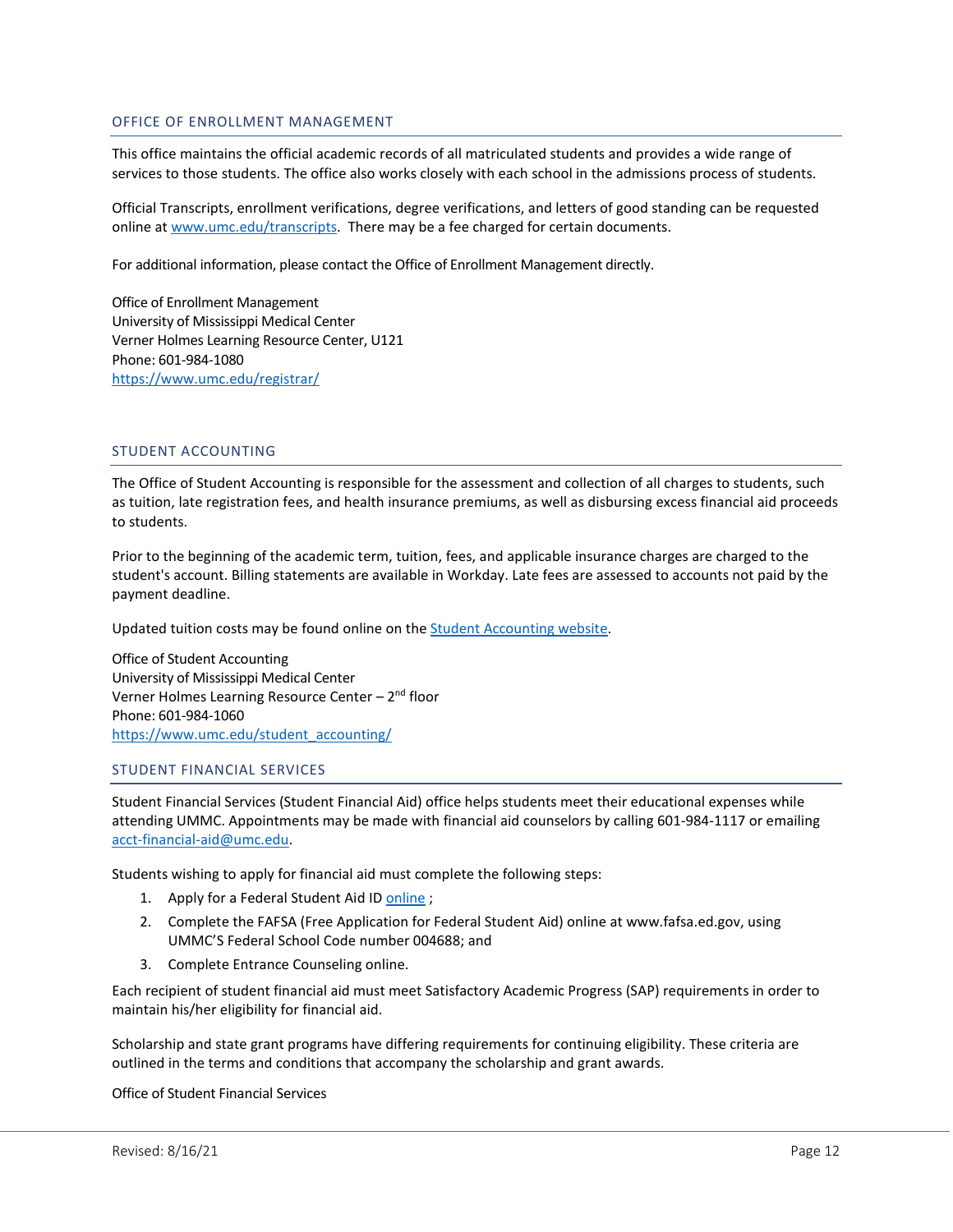University of Mississippi Medical Center Verner Holmes Learning Resource Center, U124 Phone: 601-984-1117 <https://www.umc.edu/financialaid/>

#### ORIENTATION

All students must complete orientation prior to attending any courses. Failure to complete orientation may result in dismissal from the program and/or school. Please be advised that each individual program may have specific orientation requirements in addition to UMMC General Orientation (conducted online in Canvas) and School of Health Related Professions Orientation.

#### <span id="page-14-0"></span>ACADEMIC SUPPORT SERVICES

The Office of Academic Support provides oversight to the following University of Mississippi Medical Center support services: Academic Consulting Services, University Tutoring Services, Writing Support Services, and Academic Accommodations.

#### ACADEMIC CONSULTING SERVICES

The Office of Academic Support provides Academic Consulting Services to students at the University of Mississippi Medical Center. Academic consultants meet individually with learners and provide assistance with developing the skills and behaviors that are essential to academic success and professional development (e.g., time management, study skills, and testing strategies). Services are available at no charge to learners.

Individuals may initiate contact with the office or be referred by faculty. To make an appointment, individuals should go to the Office of Academic Support webpage and complete the Request Academic Consultation online form – [Click Here.](https://www.umc.edu/Office%20of%20Academic%20Affairs/For-Students/Academic%20Support/Academic%20Consulting%20Services.html)

#### UNIVERSITY TUTORING SERVICES

The Office of Academic Support manages University Tutoring Services, the peer-tutoring program available at no charge to all students experiencing academic difficulty who are currently enrolled at the University of Mississippi Medical Center. Supportive instruction is provided by peers with similar educational backgrounds.

To request tutoring or receive more information about available courses, individuals should go to the Office of Academic Support webpage and complete the Request Tutoring online form – [Click Here.](https://www.umc.edu/Office%20of%20Academic%20Affairs/For-Students/Academic%20Support/University%20Tutoring%20Services1.html)

#### WRITING SUPPORT SERVICES

The Office of Academic Support provides Writing Support Services to students, residents, and fellows who are currently at the University of Mississippi Medical Center. A writing coach is available to meet individually and at no charge to the learner and may address many aspects of academic and professional writing.

To request writing support or receive more information about the services, individuals should go to the Office of Academic Support webpage and complete the Request for Writing Support online form - [Click Here.](https://www.umc.edu/Office%20of%20Academic%20Affairs/For-Students/Academic%20Support/Writing-Support-Services.html)

#### ACADEMIC ACCOMMODATIONS

The Office of Academic Support manages academic accommodations at the University of Mississippi Medical Center. Note: Students in the School of Pharmacy should apply for academic accommodations through the University of Mississippi, Oxford Campus.

The University of Mississippi Medical Center is committed to ensuring equal access to a quality education for qualified students through the provision of reasonable academic accommodations, which support UMMC standards and academic integrity. UMMC policy provides for reasonable academic accommodations to be made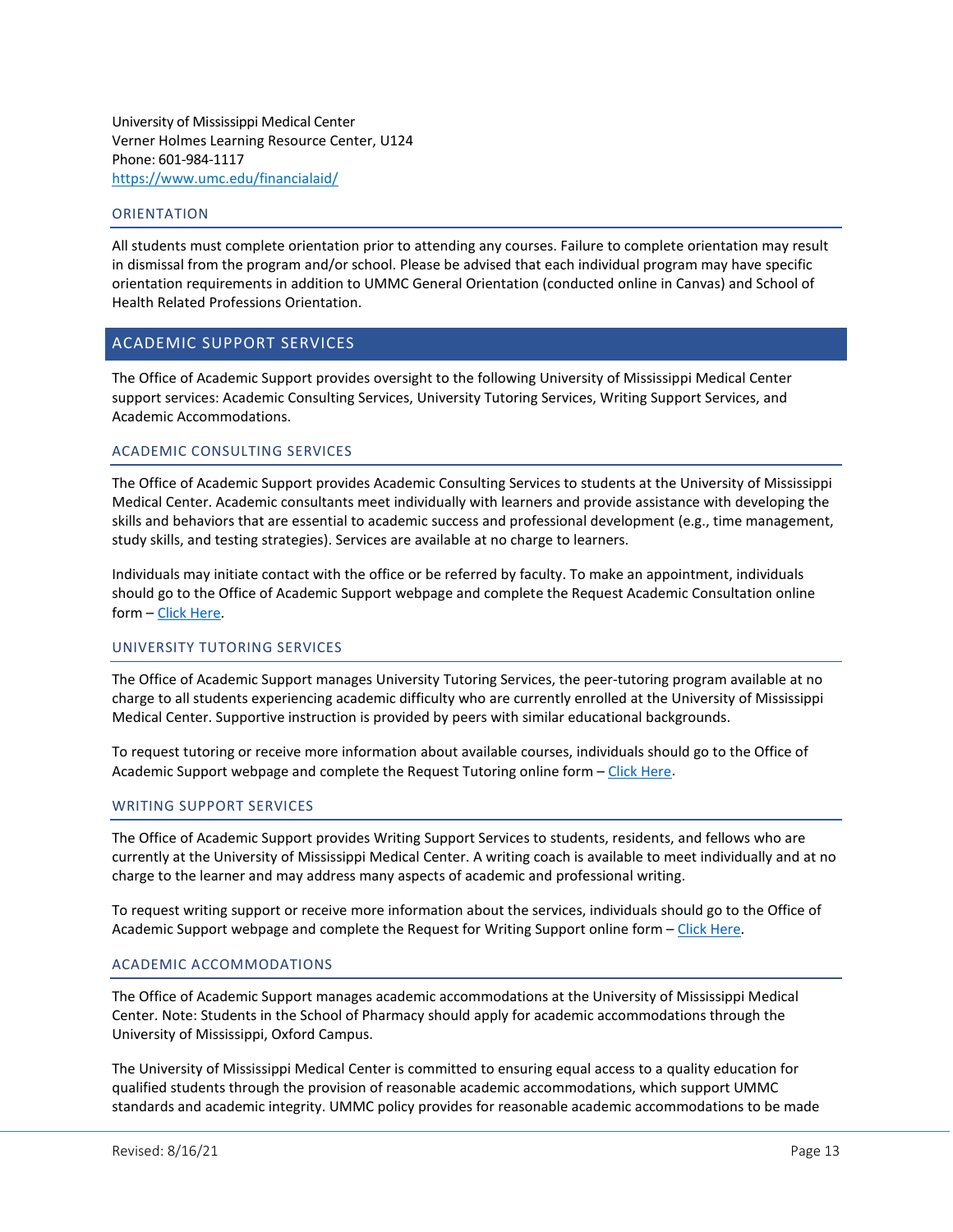for students with verified disabilities on an individualized and flexible basis as specified under Section 504 of the Rehabilitation Act of 1973 and the Americans with Disabilities Act of 1990 (ADA). View the policy in the [UMMC](https://documents.umc.edu/)  [Document Center](https://documents.umc.edu/) (polic[y E-AA-GEN-GEN-PO-00035\)](https://www.umc.edu/policy/viewpolicy.aspx?pid=E-AA-GEN-GEN-PO-00035).

UMMC provides reasonable academic accommodations to students on campus who request accommodations and who meet eligibility criteria. For more information, individuals should review the Office of Academic Support webpage or contact the office directly. To request academic accommodations, individuals should complete the Request for Academic Accommodations online form – [Click Here.](https://www.umc.edu/Office%20of%20Academic%20Affairs/For-Students/Academic%20Support/Academic%20Accommodations1.html)

Office of Academic Support University of Mississippi Medical Center Verner Holmes Learning Resource Center, U155-A Phone: 601-815-5064 • Fax: 601-815-5828 [http://www.umc.edu/academic\\_support/](http://www.umc.edu/academic_support/)

#### <span id="page-15-0"></span>SHRP PROFESSIONAL ACTIVITIES

Students who want to take time to become involved may find useful avenues of expression in membership in professional organizations. Membership is open to students in the various professional organizations. Each department will advise students of appropriate professional organizations and opportunities for membership. As student members, there is an opportunity to increase knowledge of the discipline and to begin to establish collegial relationships with other students and practitioners within the profession.

#### SHRP STUDENT GOVERNMENT

The School of Health Related Professions' Student Government Council was formed in 1978 and is responsible for all official student activities of the school; serves as liaison between faculty, students, and alumni; and strives to establish relationships between disciplines.

The Council is composed of three (3) student representatives elected from each discipline's first, second, and third year cohorts. Five (5) student members represent SHRP on the Associated Student Body (ASB) Council. The ASB is the student organization on the University of Mississippi Medical Center campus with representatives from each school (Dentistry, Graduate Programs, Health Related Professions, Medicine, Nursing, Pharmacy, and Population Health) that plans all campus-wide student activities. The SHRP Council has advisors appointed by the dean. Elected officers must maintain good academic standing. If a student is on probation, he/she is not eligible to serve as a student government officer.

#### STUDENT PARTICIPATION

The administration and faculty of the Medical Center believe that it is important to involve students in the decision-making processes that affect institutional programs, policies, and operations. More often than not, institutional policy, proposals for institutional change, or suggestions for improvement in the institution's day-today operation begin at the committee level. For this reason, it has long been the institution's practice to include student representatives on appropriate campus-wide and school committees.

Student activities on this campus, for the most part, are coordinated by the Associated Student Body (ASB) or through the respective student councils in the individual schools. ASB activities are supported in part by student activity accounts. During the academic session, the Vice-Chancellor meets monthly with ASB officers to keep abreast of campus-wide activities and to discuss student concerns.

The UMMC Office of the Student Services assists with and supervises ASB activities on a daily basis The Medical Center has two student publications - the MURMUR, a campus-wide newspaper that comes out several times during the academic session, and the MEDIC, the campus yearbook.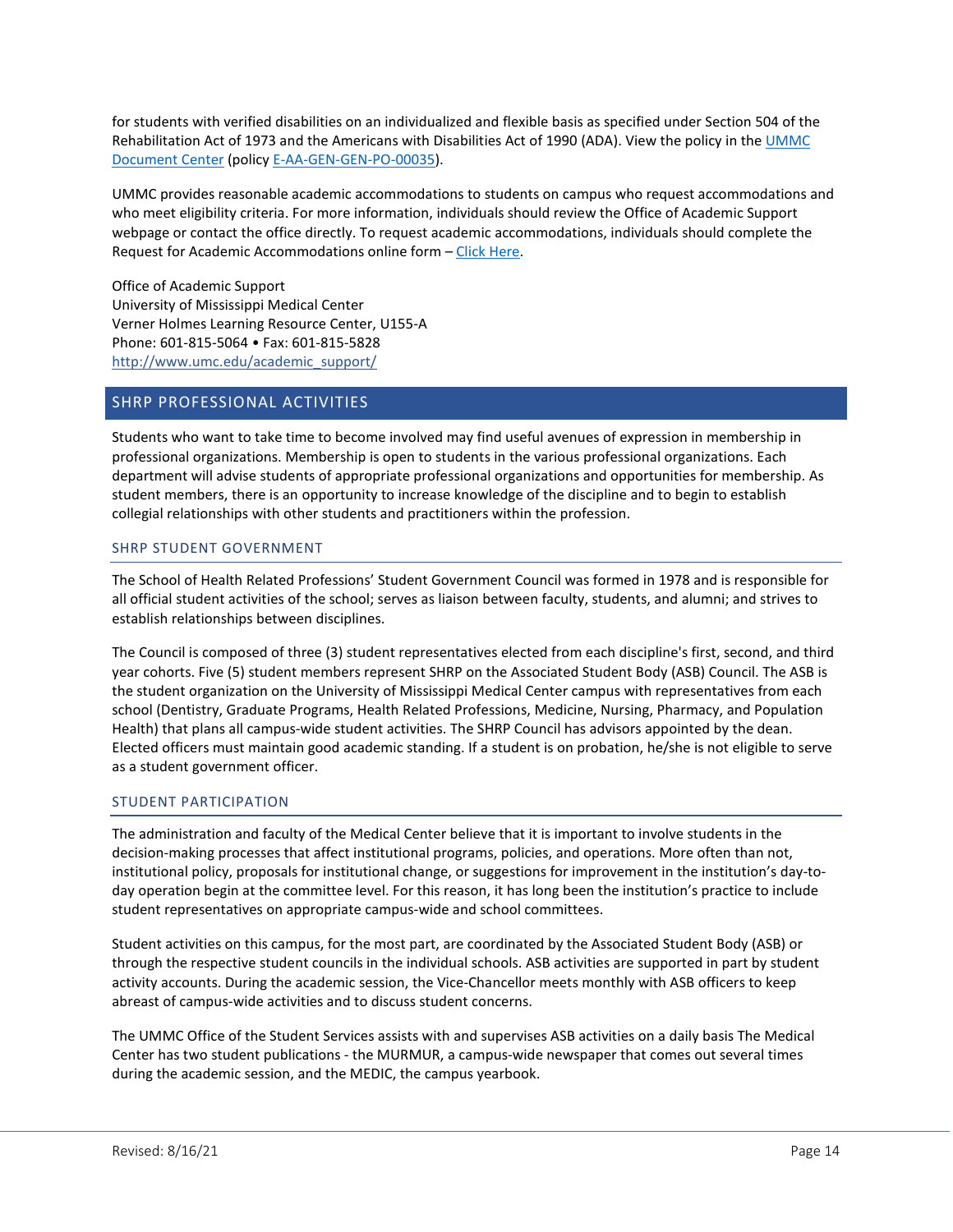#### CLASS EVENTS

Any on campus events that includes our students, whether sponsored by a class or sponsored in name by a class and where class members will be present, should be coordinated with the SHRP Student Services Office. This includes, but is not limited to, luncheons and presentations that may be conducted by outside vendors/employers. Some events may require the approval of other offices on campus (i.e., the UMMC Compliance Office). Additional information may be requested before or after the event to meet outside approval or guidelines. To allow time for proper approvals, all events must be submitted to the Student Services Office no later than two (2) weeks prior to the event.

#### FUNDRAISING

All fundraising must be approved by the SHRP Student Services Office and UMMC Office of Development. View the UMMC Policy in the Document Center (Policy A-OD-ODD-GEN-PO-00004). As a guideline, any sales of clothing apparel, which names a particular program or department, must also include the School of Health Related Professions with the identified department. All fundraising must be aimed at supporting departmental or class projects. Class events and fundraising will be discussed at the first SHRP Student Government Meeting in September and reminders will remain on agendas throughout the year.

#### <span id="page-16-0"></span>COMMENCEMENT

Graduating students are expected to participate in commencement regardless of the semester of graduation. Exceptions may be considered if a request is made in writing to the dean. Students deemed eligible for graduation (pending final requirements set by individual departments) will be asked to complete the online diploma application (including the cap and gown order form) the semester prior to expected graduation. Students may order commencement invitations from the UMMC Bookstore during early spring of the graduation year. During the latter part of the week of commencement, students are expected to obtain caps and gowns from the bookstore. Student commencement instructions from the Office of the Associate Vice Chancellor for Academic Affairs will be emailed to participating students during the month of April prior to the commencement ceremony.

#### COMMENCEMENT EXERCISES

Commencement is generally scheduled for late May, at 10:00 am on Friday, and usually lasts approximately two (2) hours. The Mississippi Coliseum (located on High Street in Jackson) is the traditional location for commencement.

#### HONORS AND AWARDS

SHRP students with a record of exceptional achievement over the duration of their degree program may be recognized with individual honors, scholarships, and awards upon graduation at the **SHRP Honors Day Ceremony.** Each SHRP department establishes its own criteria to determine honors, scholarships, and awards. Please consult the SHRP website for a complete list of honor, scholarship, and award descriptions bestowed by each department.

The **Virginia Stansel Tolbert Award**, sponsored by the School of Health Related Professions, is given at each commencement to the graduating SHRP student who is graduating with the highest grade point average.

SHRP graduate and undergraduate students are elected to membership in Honor Societies, such as **Phi Kappa Phi** and **Alpha Eta,** on the basis of their total academic achievements in college.

SHRP graduate and undergraduate students may also be eligible to receive **Latin Honors** at commencement. Eligibility requirements for Latin Honors is available by contacting the Dean's Office.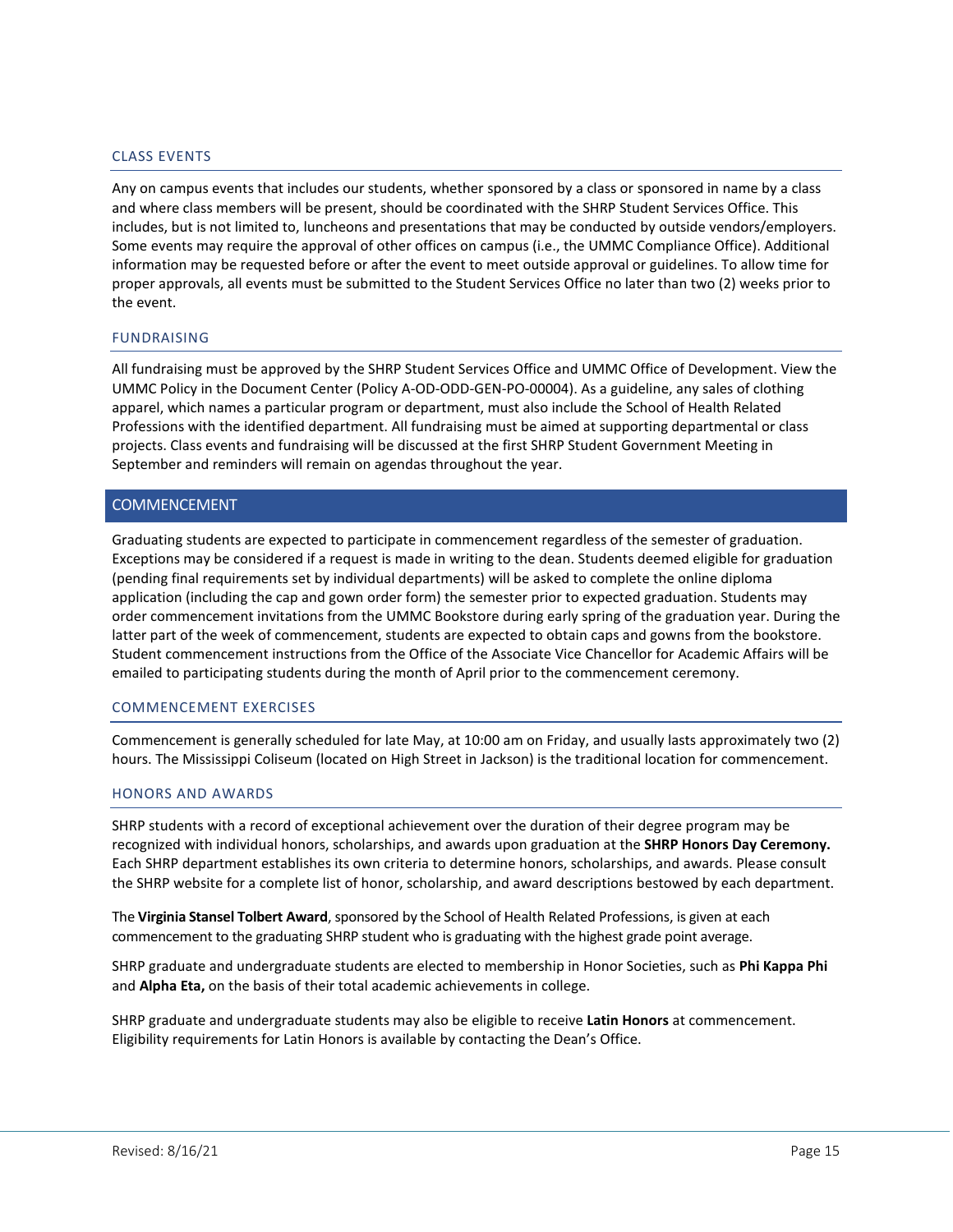#### <span id="page-17-0"></span>EATING AND DRINKING POLICY IN SHRP CLASSROOMS AND LABORATORIES

#### EATING AND DRINKING IN COMPUTER LABORATORIES

Eating and drinking are not permitted in SHRP computer laboratories. If you are found eating or drinking in any computer lab, you will be asked to leave.

#### EATING AND DRINKING IN THE COLLABORATORY

Eating and drinking are not permitted in the Collaboratory. If you are found eating or drinking in the Collaboratory, you will be asked to leave.

#### EATING AND DRINKING IN CLASSROOMS

Capped bottled water is allowed in SHRP classrooms. No other form of eating or drinking will be allowed in classrooms without permission from the Office of the Dean.

#### EATING AND DRINKING IN DEPARTMENTAL LABORATORIES

Policies regarding eating and drinking in departmental laboratories is at the discretion of the department. Students will be advised of the policy during departmental orientation.

#### <span id="page-17-1"></span>PARKING SERVICES

#### WHERE TO PARK?

As a reminder, all students with vehicles parked on UMMC leased or owned property are required to comply with the Policies for Parking and Traffic Rules and Regulations located on the Parking Services [website.](https://www.umc.edu/PHYSFAC/Resources.html)

Students are only authorized to park at the Mississippi Veterans Memorial Stadium, which includes Lots A, B, C, E, and Overflow. Stadium parking is free and available 24 hours a day, 7 days a week. The only exception is home football games for Jackson State University (JSU). Advanced notification for any parking challenges for game nights will be provided. Employee Relations will assist in the efforts of arranging parking accommodations at the Stadium for students with verified disabilities and medical needs.

Students will not pull a ticket from any parking ticket machine and park for any length of time. Parking citations will be issued to violators, and continued violation of parking policy will lead to increases in administrative fines, vehicle immobilization devices (boots), academic holds through Student Accounting, and referrals to Deans for disciplinary action up to and including dismissal proceedings.

Students can obtain evening parking access to Lot 21 after 4:45 pm until 1:00 am, Monday through Friday, and all day Saturday, Sunday, and on UMMC officially observed holidays. Parking in Lot 21 outside these hours by pulling a ticket is not allowed. Students can register vehicles and activate UMMC Student ID badges by sending a request via emai[l parking@umc.edu](mailto:parking@umc.edu) that includes:

Vehicle Make: Vehicle Model: Vehicle Year: Vehicle Color: Vehicle License Plate#: Vehicle Plate State and County: UMMC Student ID#: Student Name: Lot: 21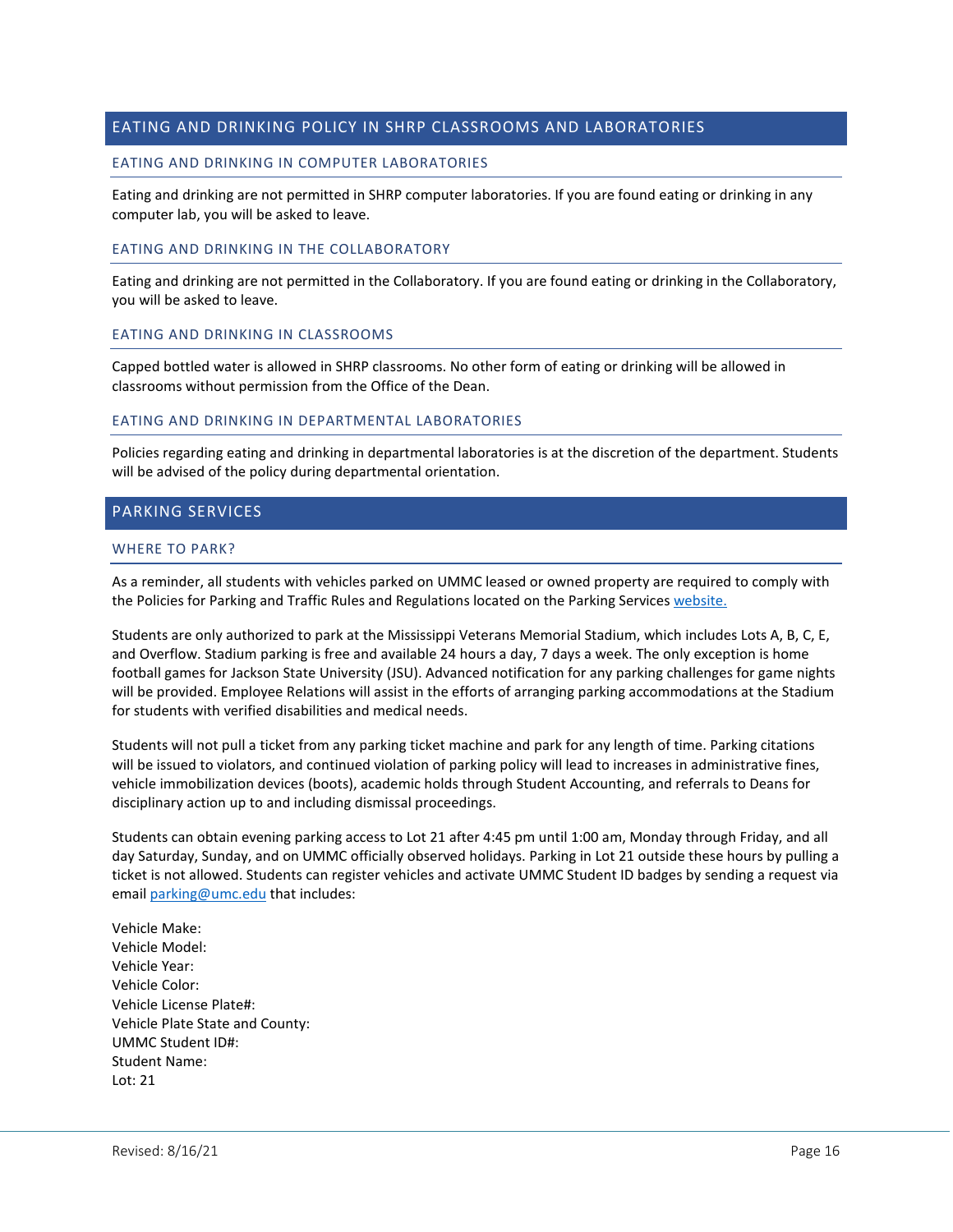#### PARKING ENFORCEMENT

Campus police will issue UMMC parking violation tickets as well as official State issued tickets when deemed necessary. Monetary fines and other penalties may be associated with these tickets.

#### STADIUM PARKING MAP

Due to the increased number of vehicles parking in the stadium, a map is shown below displaying available parking spaces in the stadium. It is important to note that there are both regular and handicap spaces in the stadium. In order to park in a handicap space, the vehicle must display an official handicap placard or tag. There are also spaces that are considered handicap, only on football game days. There is signage on these designated spaces.



Questions and concerns regarding parking should be posed to [Parking@umc.edu.](mailto:Parking@umc.edu)

#### SHUTTLE BUS

UMMC's shuttle service provides daily transportation to and from designated shuttle stops throughout the main campus and the stadium parking lots for patients, visitors, students, and staff. The shuttle operates Monday through Friday, and does not operate on UMMC holidays. In order to provide timely and efficient service for the greatest number of passengers, we operate the highest number of shuttles during the morning and evening peak hours. Maps for each shuttle route are available online [\(Click Here\)](https://www.umc.edu/PHYSFAC/Parking/Shuttle-Service.html). Students can download an app on their cell phone for bus lines, estimated arrival times, and bus stop locations [\(Click Here\)](http://ummcpublic.etaspot.net/).

Please view the website noted above for full details. Highlights as they relate to SHRP are shown below.

- SHRP will now be serviced by both the **Gold Line and Red Line shuttles**. View the specific routes on the [Parking Services website.](https://www.umc.edu/PHYSFAC/Parking/Shuttle-Service.html) These routes run from 6:00 am until 6:00 pm.
- If possible, you will want to park in a designated "zone" and catch the corresponding shuttle to the specific locations on campus. Please note that some destinations will not have direct connections; therefore, additional walking may be required. Shuttle bus shelters are located at designated lots and campus locations. Each shelter is clearly marked to indicate the shuttle zone and stop location. **Gold Line**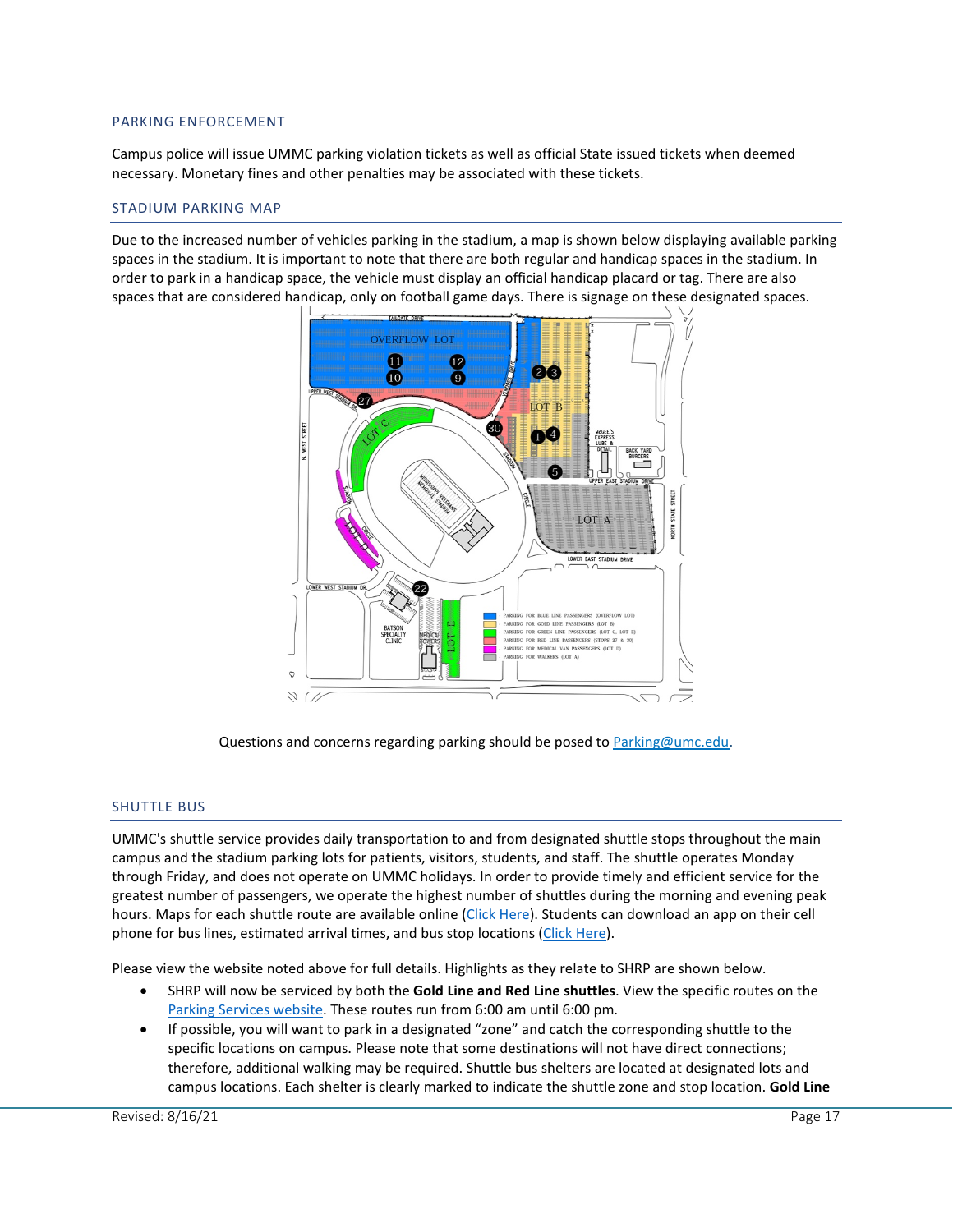**shuttles pick up at stadium stops 1, 2, 3, and 4. Red line shuttles pick up at stops 5, 22, 27, and 30.** If you cannot find a parking spot in the designated zone for the gold or red line buses, you will need to park and walk to the correct shuttle stop to catch the bus.

- Student Union/SHRP is shuttle stop 15.
- If you are on campus late (6:00 pm midnight), there is a Night shuttle that will come by SHRP. These shuttles will pick up/drop off at stadium stops 1, 2, 5, 9, 10, 11, 12, and 22.

The shuttle service is free and available to all members of the UMMC community. Questions and concerns regarding shuttles should be posed t[o Parking@umc.edu.](mailto:Parking@umc.edu)

#### BICYCLES

Bicycles provide a handy way of getting around campus. When parked on campus, a bicycle should be locked to prevent theft. Bicycle racks are available at the north entrance of the University of Mississippi Medical Center and in areas adjacent to the School of Health Related Professions building. The designated areas may change during construction.

#### NO PARKING AREAS

Cars may not be parked where the curbing is painted yellow, blue, or red; on sidewalks; at sidewalk-street intersections; across parking lines; on lawns; or in other restricted areas. No double parking is permitted. Parking is also not permitted in any of the private or patient parking spaces located at offices or apartment buildings adjacent to the Medical Center campus. The areas adjacent to the SHRP building are for short-term loading/unloading only.

#### <span id="page-19-0"></span>**SECURITY**

#### SHRP BUILDING

The School of Health Related Professions building is badge access only. Current students have badge access from 6:00 am until midnight, Monday through Friday. The Annex and 802 Lakeland buildings are locked at all times when classes or laboratories are not in session. No student is permitted in the SHRP building outside of weekday operating hours and all day on the weekends unless a supervising faculty member is also present. A supervising faculty member must be present at all times when students are in the Annex or 802 Lakeland buildings.

Questions about building access should be directed to the SHRP Dean's Office or SHRP Student Services Office. All SHRP buildings are monitored by cameras 24 hours a day.

#### CAMPUS POLICE

UMMC [Campus Police](https://www.umc.edu/police/) provide service and protection to Medical Center students, faculty, staff, properties, and campus. View th[e campus police website](https://www.umc.edu/UMMC/Campus-Police-and-Security/Campus-Police-and-Security-Home.html) for additional information and phone numbers.

#### CAMPUS EMERGENCY PHONES

There are emergency phones located on campus and in the Mississippi Veterans Memorial Stadium parking area. These phones enable the caller to speak directly with the Campus Police dispatcher when activated. They operate on a "push to talk", whereby the caller presses the red button to talk and releases to listen. When activated they automatically give the dispatcher the location of the caller. In addition, the officers on campus will be able to monitor and, if needed, talk directly with the caller. These should be utilized to report emergencies just as you would call 911.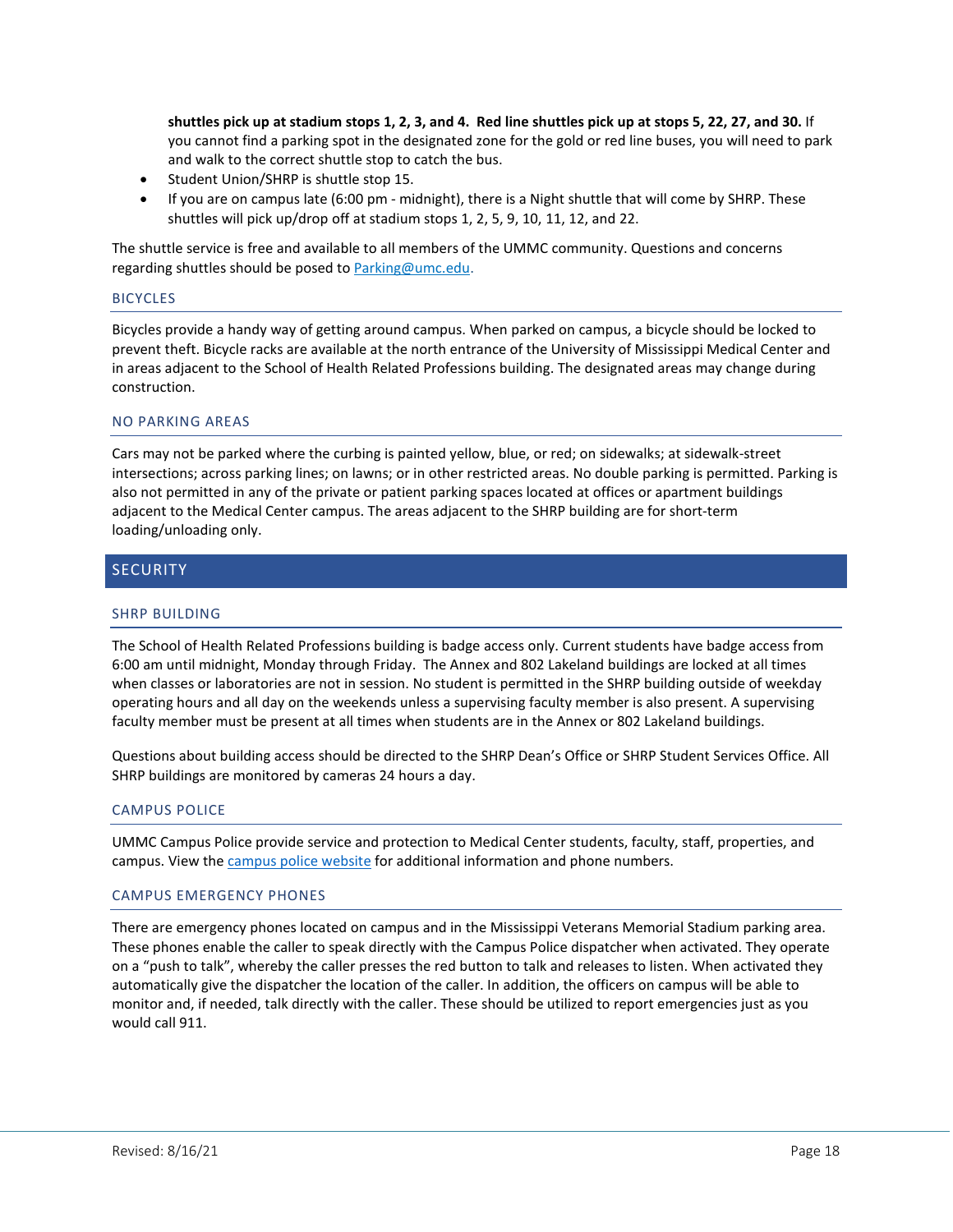#### FIREARMS POLICY

Because of the unreasonable and unwarranted risk of injury or death to employees, students, visitors, and patients, and in accordance with sections 45-9-101 and 97-37-17 of the Mississippi Code of 1972, as amended, the University of Mississippi Medical Center prohibits the possession of pistols, firearms, or other weapons in any form by any person other than those duly authorized (i.e., Campus Police Officers).

#### <span id="page-20-0"></span>GENERAL INFORMATION

#### ALUMNI CHAPTER (SHRP)

In 1977, graduates of all SHRP programs formed a Health Related Professions Alumni Chapter of the University of Mississippi Alumni Association. The School of Health Related Professions Alumni Chapter plays a vital part in various programs and events conducted at the School of Health Related Professions. The SHRP alumni chapter serves as a key link between students, the school, faculty, alumni, and health related professional businesses.

Additionally, the Alumni Office supports forums for health professional education via special programs developed by the School of Health Related Professions.

#### BOOKSTORE

The bookstore, located in the Norman C. Nelson Student Union building, services the health sciences community and is open Monday through Friday, from 7:45 am until 4:30 pm. Available for purchases are textbooks, medical instruments, related school supplies, insignia items, computer, software, and gifts. The bookstore can be contacted at 1-800-BKSTORE (257-8673) or by visiting their [website.](https://ummc.secureweblogin.com/)

#### FOOD SERVICE

There are several food service centers, as well as vending machines, in various buildings on campus. For more dining information - [Click Here.](https://www.umc.edu/Healthcare/Patients-and-Visitors/Dining%20and%20Menus.html)

#### LOST AND FOUND

Contact the Office of Student Services in the School of Health Related Professions or the Campus Police Office (601-984-1360) for information on articles lost or found.

#### NORMAN C. NELSON STUDENT UNION

The Norman C. Nelson Student Union houses the bookstore, food facilities, convention facilities, and student facilities. The student facilities include conference room, study rooms, TV/recreational areas, a gymnasium, a running track, an aerobics room, exercise facilities, and an equipment check-out and locker room.

#### PHOTOGRAPHS

The School of Health Related Professions and individual departments may use pictures of students in various print media, video media, and social media. These items are used to promote the school and UMMC. If you do not wish to participate in these pictures and/or media, please notify the SHRP Dean's Office and your departmental office in writing or via email to revoke your permission.

#### PHOTOCOPYING

Photocopy services are available in the Rowland Medical Library and in the University Print Shop. A fee for photocopying may occur. All copyright regulations must be observed in the use of the photocopy services.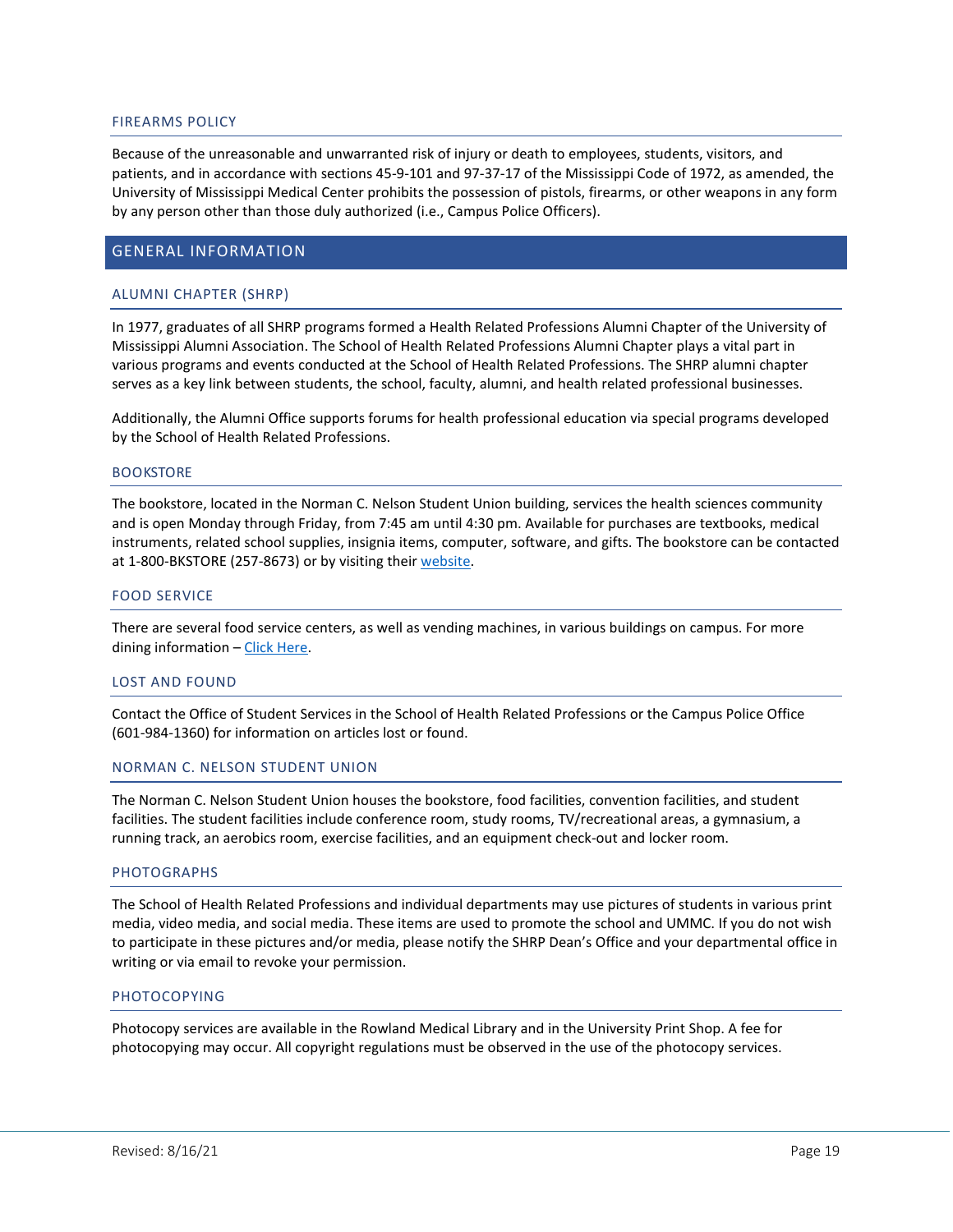#### POSTAL SERVICES

The Post Office, located in Room N019 in the basement near the medical school elevators, operates as a contract station of the U.S. Post Office and offers most standard services.

#### POSTING OF NOTICES

Medical Center policy prohibits the posting of notices on painted walls or any other painted surfaces, and on the entrance doors to any building. All departments have bulletin boards for the posting of authorized notices. View this policy in the [UMMC Document Center](https://documents.umc.edu/) (policy A-IP-GEN-GEN-PO-00070).

#### UMMC MARKETING AND COMMUNICATIONS

The Office of Institutional Advancement, a center-wide service area located in the Learning Resource Center, Room U015, is the only authorized channel for the release of University of Mississippi Medical Center information to the news media. The office welcomes suggestions from students for media stories or ideas for the University of Mississippi Medical Center's own publications.

#### STUDENT BULLETIN BOARDS

Student bulletin boards in the School of Health Related Professions building are located in the student lounge and bus lobby area. SHRP Student Services should be consulted about posting items on bulletin boards.

#### STUDENT LOUNGE

The student lounge in the SHRP building is located on the first floor, Room SH195/196. Student space for study or small group meetings are available. Student also have access to a Pharos Printer in the student lounge.

#### STUDENT BUS LOBBY (BREAK ROOM)

The Student Bus Lobby (Break Room area) is located in SH190. Adjacent vending machines, microwave ovens, and refrigerators are available. Additional student facilities are available across the street in the Norman C. Nelson Student Union.

#### STUDENT MAILBOXES

At the request of the SHRP Academic Program, students enrolled in on-campus programs are assigned a mailbox for school and on-campus communication. These are currently located in the first floor east hallway adjacent to the vending area.

#### UMMC PROPERTY

Students are not permitted to remove UMMC property from the premises. Any UMMC property used by a student must be properly assigned to or checked out by a faculty member. Any faculty member who possesses and uses and/or removes Medical Center property from the premises for any reason must have an authorization form in hand. The department head or his/her designee must complete the property authorization form.

*Personal use of UMMC property is prohibited. All UMMC employees or students using or possessing UMMC property can be held financially responsible for the damage or loss of the property due to negligence. Any damage, loss, or theft of the property should be promptly reported to the designated departmental representative.*

#### HANDLING CONFIDENTIAL INFORMATION

While working at the university, students and employees may come in contact with information that is of a confidential nature. Treat it as such. If you are given such information, it is expected that you will keep the confidence placed in you and not give this information to persons not authorized to receive it.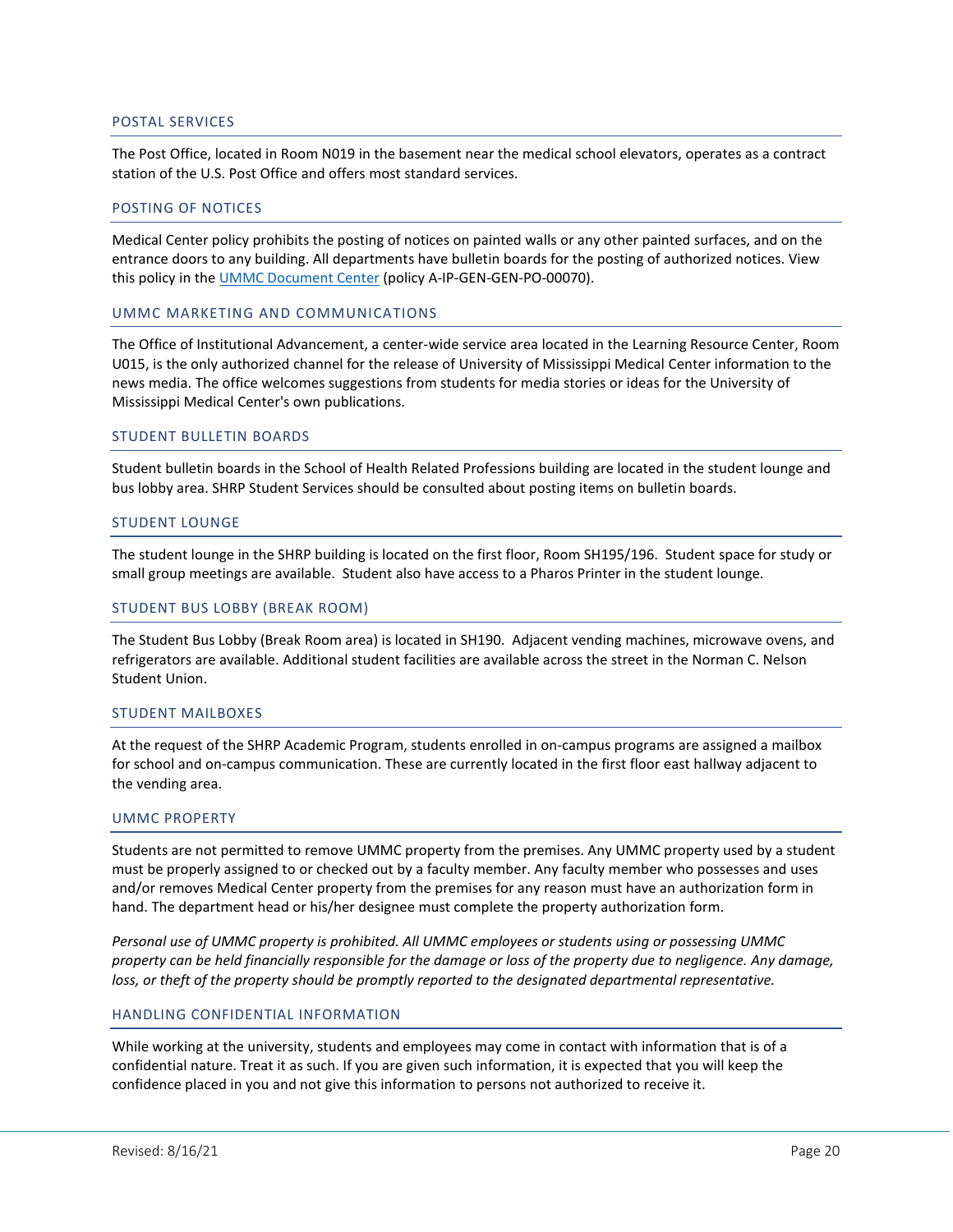#### STUDENT COMPLIANCE

The University of Mississippi Medical Center (UMMC) has implemented a compliance program to develop effective internal controls that promote adherence to applicable federal and state law, and the program requirements of federal, state, and private health plans furthering the fundamental mission of UMMC to provide quality care to patients. All SHRP students are required to complete a student compliance and safety-training course in Canvas during program orientation and on a continued basis. Failure to complete compliance training courses will result in a Canvas hold and removal from course participation, which could result in a failing grade on scheduled course assignments and could result in dismissal from the program.

#### <span id="page-22-0"></span>DRESS CODE

Appearance and conduct are a reflection of our role as a professional. As healthcare providers, professionalism is expected in the classroom, in laboratories, in clinical areas, and any campus location. The School of Health Related Professions has adopted a dress code that promotes a professional atmosphere. This dress code requires dress and grooming guidelines to promote a consistent professional appearance that contributes to a respectful and safe environment for faculty, staff, students, and others who you will encounter on campus. Refer to the full policy in the [UMMC Document Center](https://documents.umc.edu/) (polic[y E-SHRP-GEN-GEN-PO-00008\)](http://www.umc.edu/policy/viewpolicy.aspx?pid=E-SHRP-GEN-GEN-PO-00008). A copy of the policy is included in Appendix A of the handbook.

#### <span id="page-22-1"></span>TOBACCO-FREE CAMPUS

To establish and support the uniform prohibition of tobacco use at the University of Mississippi Medical Center (UMMC) and designated sites, the use of tobacco products, specifically smoking, is a major cause of preventable disease and death. The Medical Center is committed to promoting prevention and the treatment of diseases, as well as to providing a safe, clean, and healthy environment for all persons on this campus. The Medical Center strives to provide an environment that contributes to our mission. Therefore, it is this institution's intent to provide a total tobacco-free environment and to conduct programs designed to assist in adhering to this commitment.

#### <span id="page-22-2"></span>COMMUNICATION

#### UMMC STUDENT SOCIAL MEDIA POLICY

The University of Mississippi Medical Center recognizes that social networking websites are popular means of communication. Students who use these websites must be aware that posting certain information is illegal. Violations of existing statutes and administrative regulations may expose the offender to criminal and civil liability, and the punishment for violations may include fines and imprisonment. Offenders also may be subject to adverse academic actions up to and including dismissal.

Students should review the *Policy and Guidelines for Personal Use of Social Media* document located in the [UMMC](https://documents.umc.edu/search.aspx?q=social+media)  [Document](https://documents.umc.edu/search.aspx?q=social+media) Center (Policy A-OIC-GEN-GEN-PO-00007).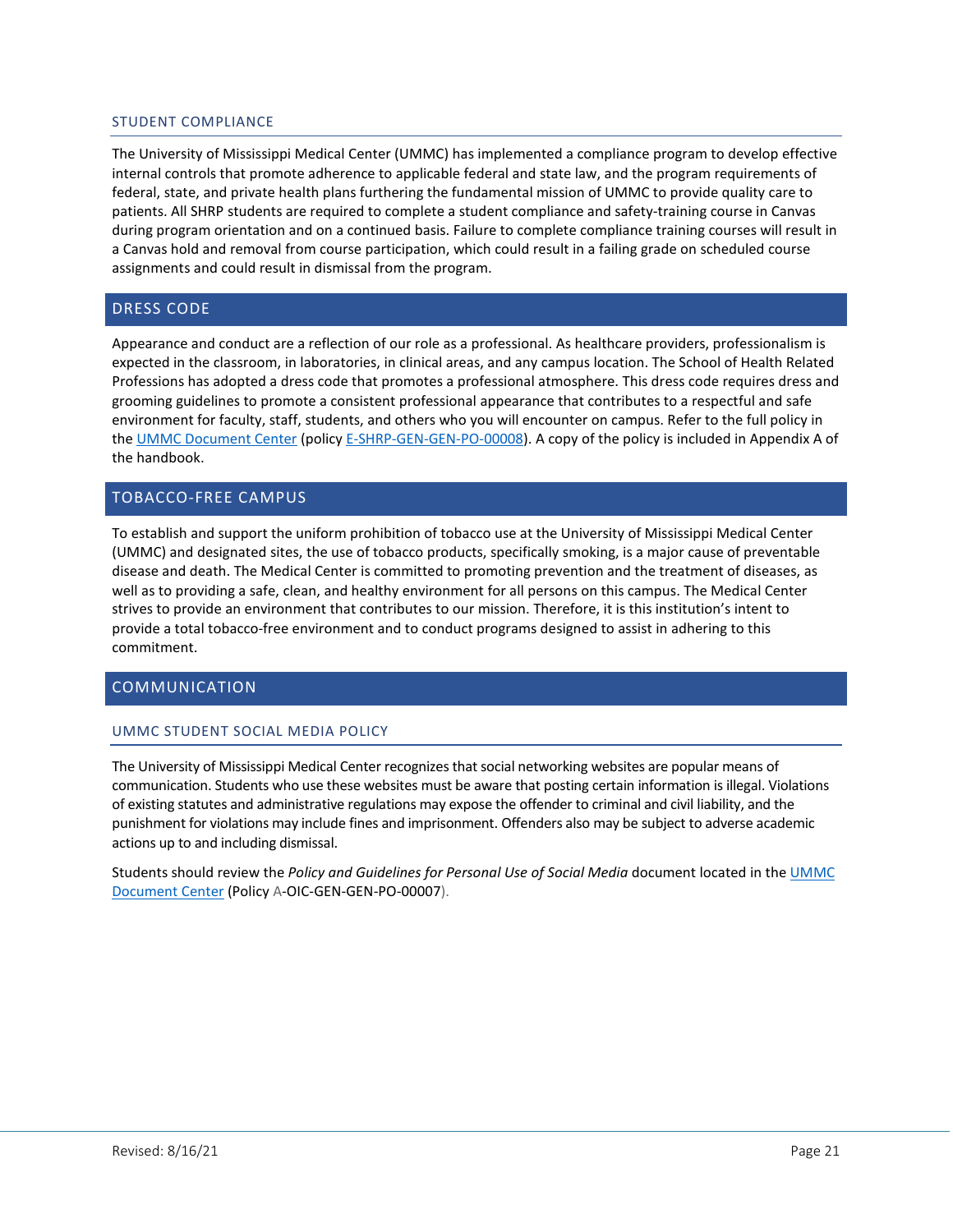#### ELECTRONIC COMMUNICATIONS

SHRP is committed to utilizing the most advanced technology available to communicate with students. Therefore, the university will employ electronic means, when appropriate, to effect such communication, and students are expected to monitor appropriately these electronic communications. To facilitate this goal, all students will be assigned an electronic mail address in "*Outlook*" when they are accepted for admission.

Electronic means may include, but are not limited to, electronic mail, electronic bulletin boards, and information portals.

Guidelines:

- 1. The distribution of mass email to students shall be restricted to University Departments for university business. Authority to approve the distribution of email in this manner rests with deans, directors, and department heads.
- 2. Electronic communication to inform students of upcoming events of interest among students may be approved for distribution by mass email.
- 3. Where appropriate, electronic communications should have the following: from address, reply-to-address, and subject line.
- 4. This policy does not apply to electronic communications between academic units and their students(i.e., an instructor sending electronic mail to students in his/her class, etc.).
- 5. Electronic mail, your "UMMC Outlook" account, is considered as official communication from faculty, departments, schools, and the University.

Refer to the UMMC Acceptable Use Policy in th[e UMMC Document Center](https://documents.umc.edu/) for additional information. (Policy A-IP-OIS-SEC-PO-0001)

#### <span id="page-23-0"></span>COMPUTERS AND ONLINE LEARNING

#### SHRP COMPUTER LABS

Computer laboratories for SHRP students are located in room SH136. The laboratory is normally open during regular building hours on weekdays. The laboratory will be closed during Medical Center holidays and on the weekends. Automatic password assignment may be made for classroom exercises.

The computer laboratory may be closed for scheduled classes or for special events. Notices of such closure will be posted outside the laboratory. Unauthorized use of the laboratory or any of the equipment or software is prohibited.

There is no eating or drinking in the computer laboratory. Students who violate this policy will be asked to leave the computer lab.

[Pharos printing](https://www.umc.edu/library/Access-Services/Help-FAQ/Print-From-Laptop.html) is now active in the computer lab at SHRP and in the Student Lounge. When you send a job to the printer, it will not automatically print. You will need to swipe your badge to retrieve your print. Please note that printing in the SHRP labs uses the same print credits as when you print in the library. Once your Pharos print credits have been used for the academic year, you will need to pay to have more added. Additional print credits may be purchased at the Library Circulation Desk. Instructions will also be placed by the printers at SHRP. If you have any questions or have an issue printing, please contact the helpdesk at 601-984-1145 or send an email t[o SHRP](mailto:SHRP-onsitesupport@umc.edu)[onsitesupport@umc.edu.](mailto:SHRP-onsitesupport@umc.edu)

If you need assistance for any computer related issue or have any questions, please contact the service desk at 601- 984-1145 or 4-1145 while on campus. The Service Desk is available 24 hours a day, 7 days a week. When contacting the Service Desk, please be sure to include your student ID number, phone number, and email address.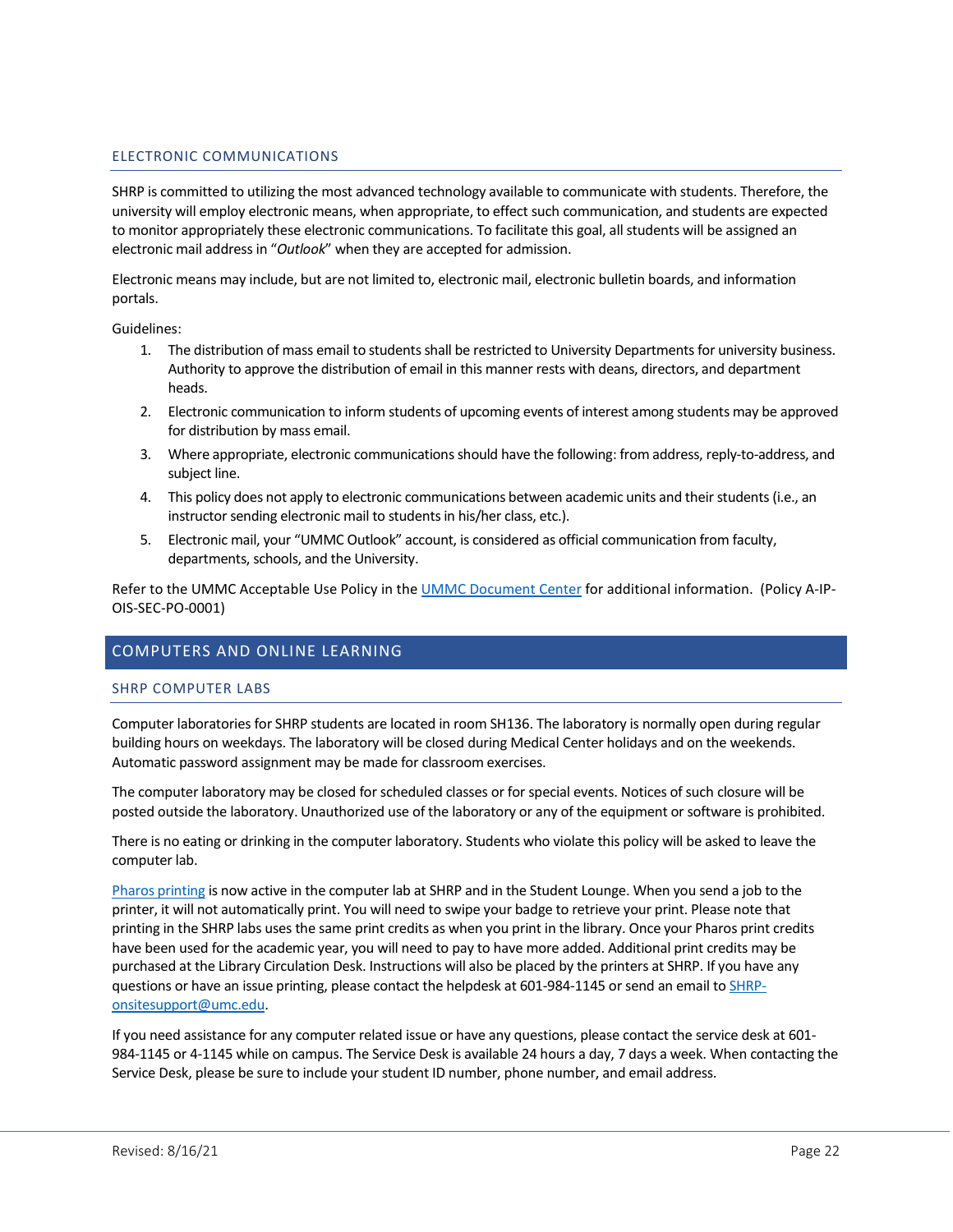#### COMPUTER RECOMMENDATIONS

Coursework will require ongoing use of a computer and a broadband connection to the Internet. Students, especially online students, will be expected to have a computer meeting the requirements below or purchase a computer meeting the minimum configurations required by their program. Cost of meeting this requirement should be included in your financial aid considerations.

Please verify specific computer requirements with your program. Most computers are capable of meeting the following general requirements. A student's computer configuration should include:

- Speakers and a microphone (for a desktop computer)
- Headphones with built-in microphone (for a laptop)
- Webcam (most programs will require an external webcam and microphone)
- USB port
- Printer
- Broadband connection to the Internet and related equipment (Cable/DSL modem)
- Microsoft Office Suite installed (provided by the university)

#### HARDWARE RECOMMENDATIONS

- I3 processor 7th generation or greater
- 8GB of RAM or more
- 256 Gigabyte Hard Drive or larger
- USB ports (at least 2)
- 1366 x 768 or higher resolution monitor
- Speakers or headphones
- Webcam (most programs will require an external webcam and microphone)
- Wi-Fi connection
- Broadband connection to the Internet and related equipment. (Cable or DSL highly recommended)
- **Printer**

#### OPERATING SYSTEM

• Macintosh: OS X Catalina (10.15) or newer OR the lastest version of Windows 10 or newer

#### SOFTWARE

- Microsoft Office Suite (provided by the University)
- Antivirus
- Updated Adobe Flash Player and Oracle Java
- Firefox browser (only for IDEATE)
- Google Chrome

Chromebooks are not fully supported devices for any program. You will be required to submit assignments that can be opened using MS Word, PowerPoint, and Excel. If you use a Chromebook, you must be able to convert your assignments to this format.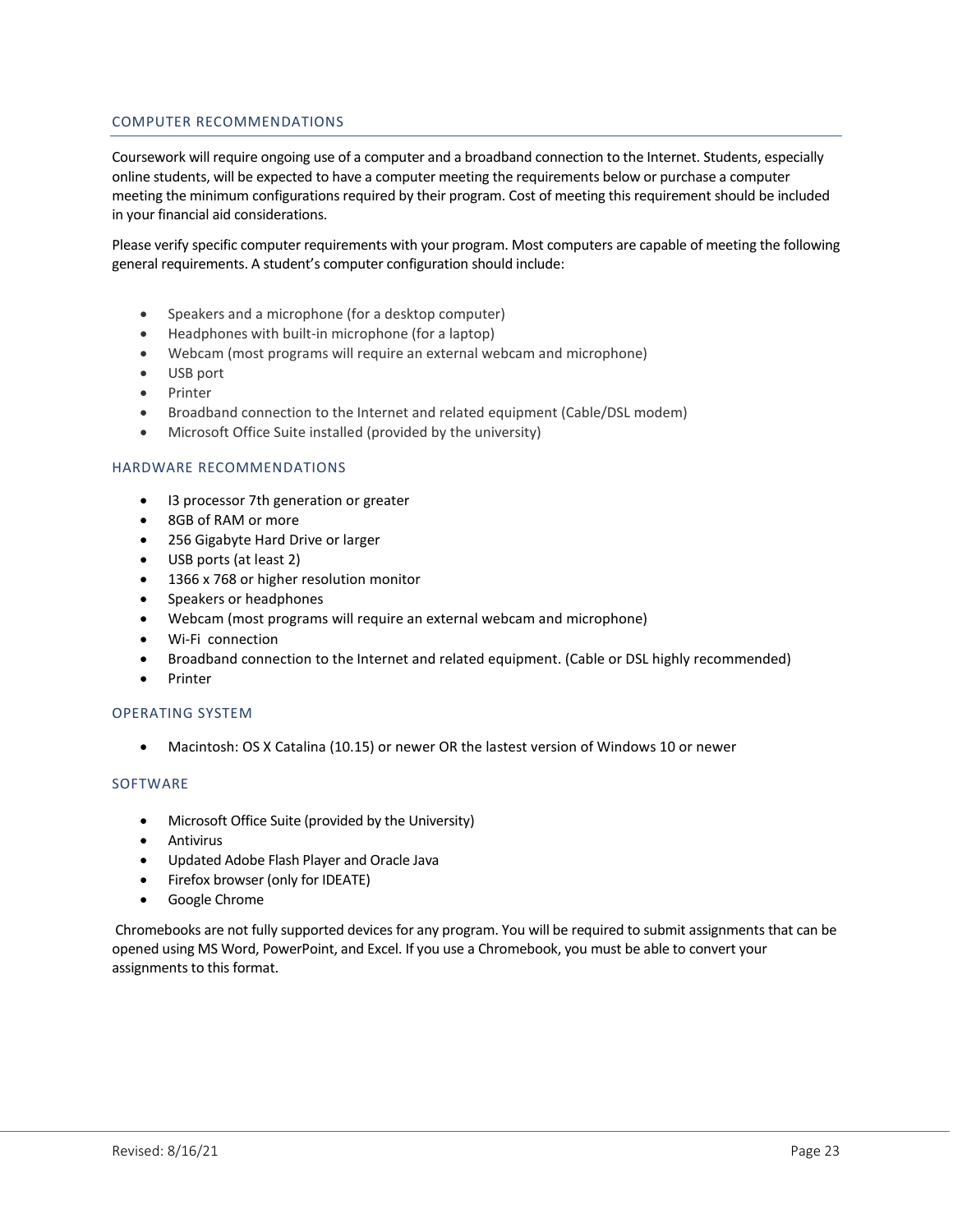#### CANVAS

The School of Health Related Professions uses Canvas Learning Management System (LMS) software to deliver course content. Once you are enrolled in a course by the faculty, visit th[e Canvas website](https://umc.instructure.com/) to log in and retrieve course material. You will receive an email notifying you of enrollment in a course using Canvas.

Students in the online learning environment are expected to respect all who are participating in the learning community by:

- honoring their right to their opinions;
- respecting the right of each person to disagree with others;
- responding honestly but thoughtfully and respectfully using language which others will not consider foul or abusive;
- always signing your name to any contribution you choose to make;
- respecting your own privacy and the privacy of others by not revealing information which you deem private and which you feel might embarrass you or others;
- being constructive in your responses to others in the class; and
- being prepared to clarify statements which might be misunderstood or misinterpreted by others.

#### RESPONDUS MONITOR

The School of Health Related Professions will use Respondus Monitor for proctored testing in online courses. This software is provided at no additional cost to the students through UMMC. However, each student is responsible for a computer that meets system requirements, an external webcam, and reliable high-speed internet. Additional information regarding Respondus Monitor can be found within the Student Orientation Module in your Canvas course and in the Remote Proctored Testing Policy for the School of Health Related Professions located in th[e UMMC](https://intranet.umc.edu/sites/Administration/business_services/DIS/Pages/IntranetDefault.aspx)  [Document Center](https://intranet.umc.edu/sites/Administration/business_services/DIS/Pages/IntranetDefault.aspx) (policy [E-SHRP-GEN-GEN-PO-00022\)](http://www.umc.edu/policy/viewpolicy.aspx?pid=E-SHRP-GEN-GEN-PO-00022).

#### SYSTEM REQUIREMENTS:

- Windows: 10 or higher
- Mac: OS X 10.10 or higher
- Adobe Flash Player (bundled with the LockDown Browser installation)
- A broadband internet connection
- Web camera (external) & microphone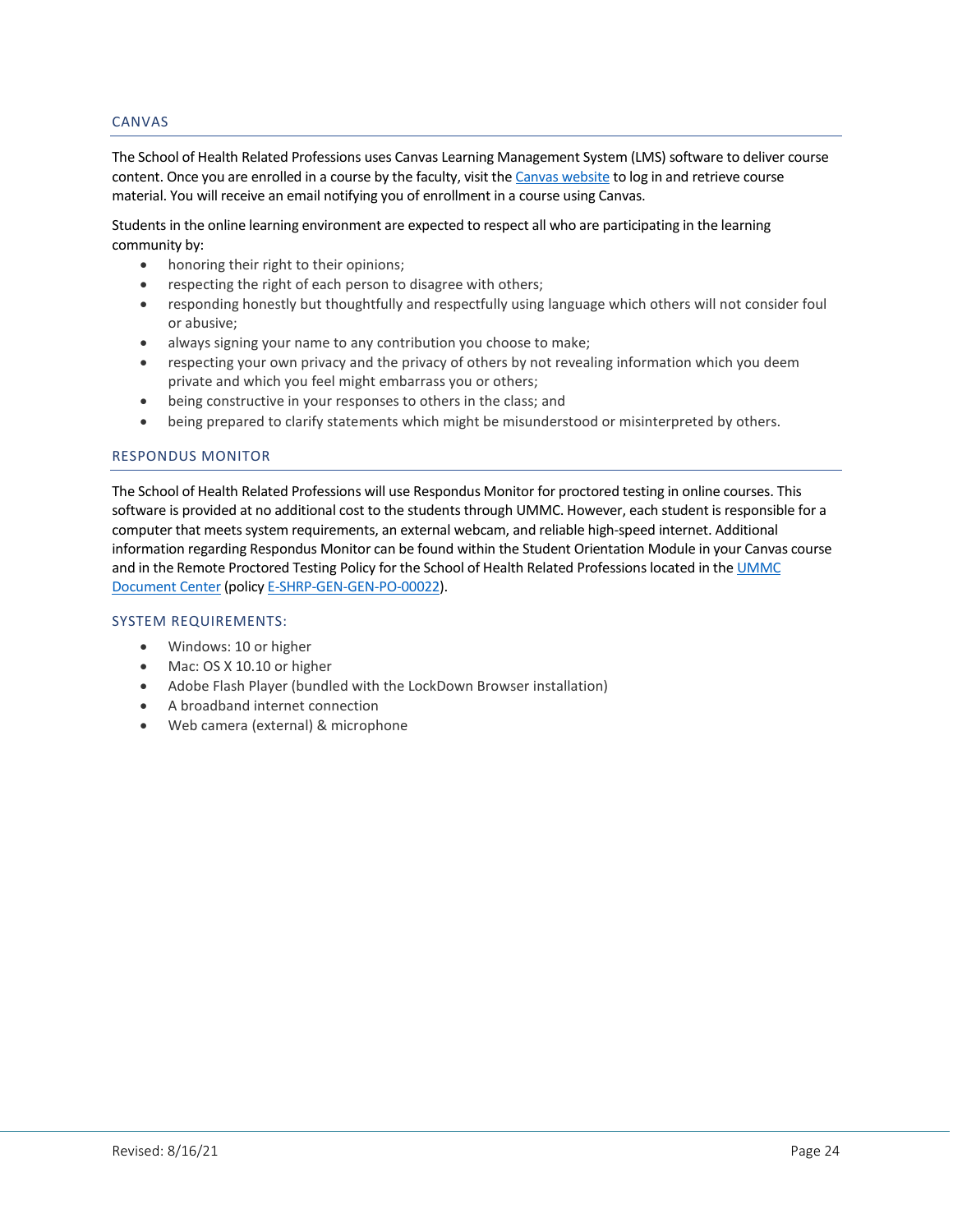#### <span id="page-26-0"></span>EMERGENCY PROCEDURES

#### ALERT U

UMMC faculty, staff, and students will be notified of a campus emergency through the Alert U system. This system provides rapid notification of emergency messages via text messaging, email, and voicemail. Students can increase the effectiveness of this service by maintaining incoming text service and an up-to-date cellphone number in Workday. Likewise, faculty and staff should consider maintaining a cellphone number with text services in the Workday directory.

#### MEDICAL

In the event of a medical emergency, faculty, staff, or students should dial 911. Additionally, notify the dean's office at 601-815-4026. The appropriate incident report should be completed within 24 hours and emailed to the dean's office.

#### SEVERE WEATHER

In the event of severe weather requiring immediate action, personnel in the dean's office will contact departmental offices to indicate that severe weather procedures should be followed. Each departmental office will notify departmental faculty and staff.

Faculty, staff, and students should proceed to the nearest location as defined below:

#### CLASSROOM/LOBBY WING:

- If you are in the ground floor PT labs, take shelter in the dressing rooms and hallway outside of the PT Green Lab. If needed, overflow may also seek shelter inside the equipment room or the residents' office. Be sure to have the double doors at each end of the hallway closed once all students, faculty, and staff are secure.
- If you are in the first floor classrooms or lobby, take shelter in classroom 1D or the hallways on either side of the welcome desk. Computer lab 1A, the ADL lab, and the hallway outside of the OT classrooms may be used. Be sure to have the double doors at each end of the hallway closed once all students, faculty, and staff are secure.
- If you are in the second floor classrooms, exit to the first floor and take shelter in the areas mentioned above.
- Please wait in these areas until instructed to leave.

#### FACULTY ANNEX/DEANS' OFFICE

- If you are in the faculty annex, take shelter on the first floor of the faculty annex with office doors closed. The Dean's Conference Room and the hallway outside of the Kitchen may also be used. Be sure to have the double doors at the end of the hallway closed once all students, faculty, and staff are secure.
- Please wait in these areas until instructed to leave.

#### FIRE

- In the event of a fire, you should use the fire pull boxes located in each hallway and call 911 or 601-984- 6666 from a safe location. If the fire is small and can be contained, a fire extinguisher may be used to attempt to extinguish the fire. However, no faculty, staff, or student should endanger himself/herself in attempting to put out a fire.
- When the fire alarm sounds, all faculty and staff should close any windows in the office or classroom in which they reside, turn the lights on, check the hallway for smoke or fire, exit the room closing the door behind, and then exit the building as quickly and safely as possible.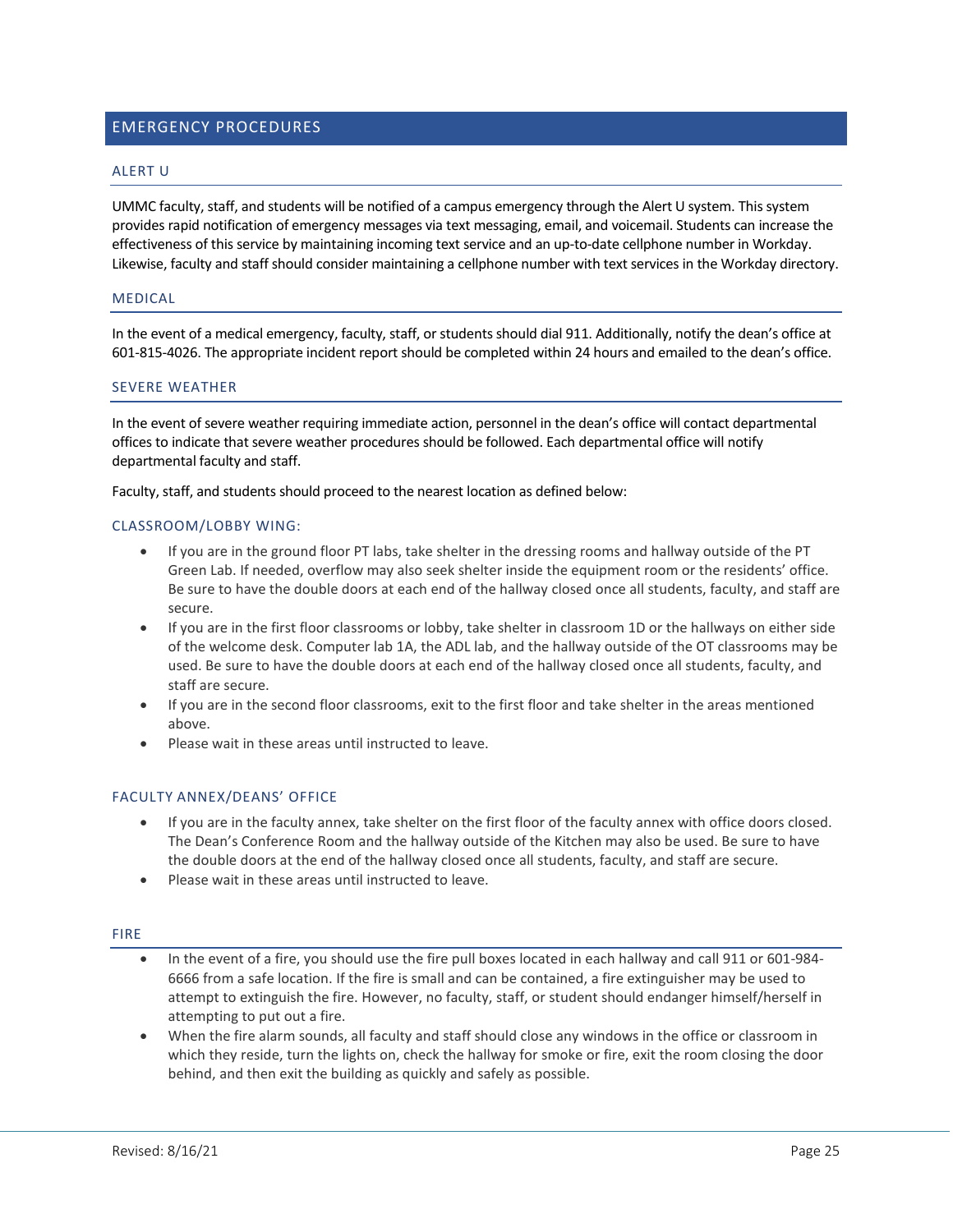- Faculty, staff, and students on the elevators should exit the elevators at the nearest elevator stop and proceed out of the building by the nearest exit. If any of these exits are blocked, the nearest available exit should be used.
- In no event should faculty, staff, or students in the building proceed up the stairs to the roof as the roof does not have an exit.
- Primary and secondary fire marshals on each floor will seek to ensure that all persons have vacated the area.
- Once faculty and staff have left the building, everyone, including any students and guests, are to proceed to the mechanical building parking lot or adjacent lawn and wait for instructions from the dean, his/her designee, or security personnel. See diagrams shown below.
- Please wait in these areas until instructed to leave.

# na osnatev se setetim<br>MEDICAL CENTER ℿ⊫ **UPON EXIT OF BUILDING, PROCEED** Lot a TO MECHANICAL BUILDING PARKING Ш LOT OR ADJACENT LAWN. ă NNERSITY š ALMN DRNE NORTH UNIVERSITY DRIVE LOT 12

#### FIRE EXIT PLAN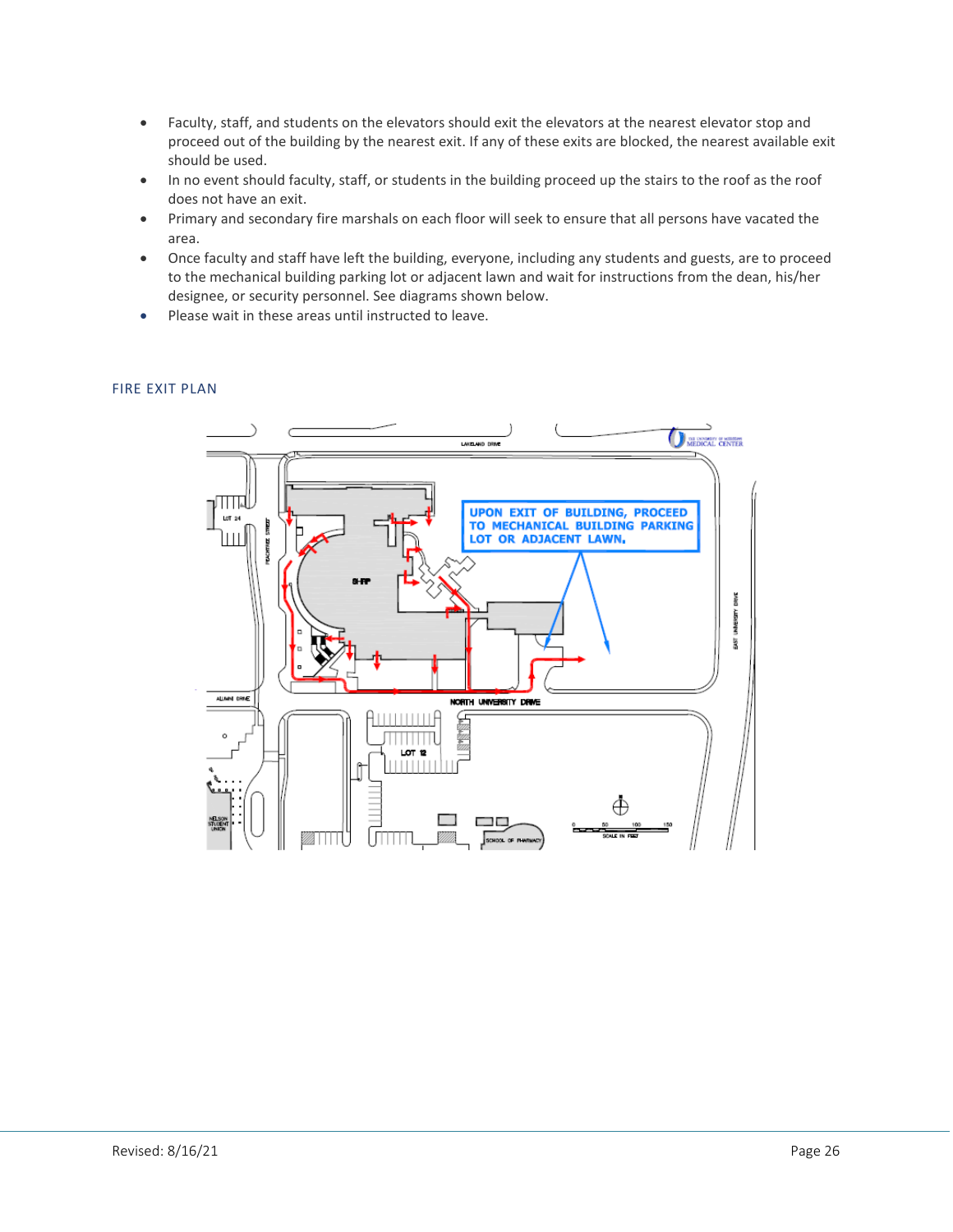### FIRE EXTINGUISHER LOCATIONS



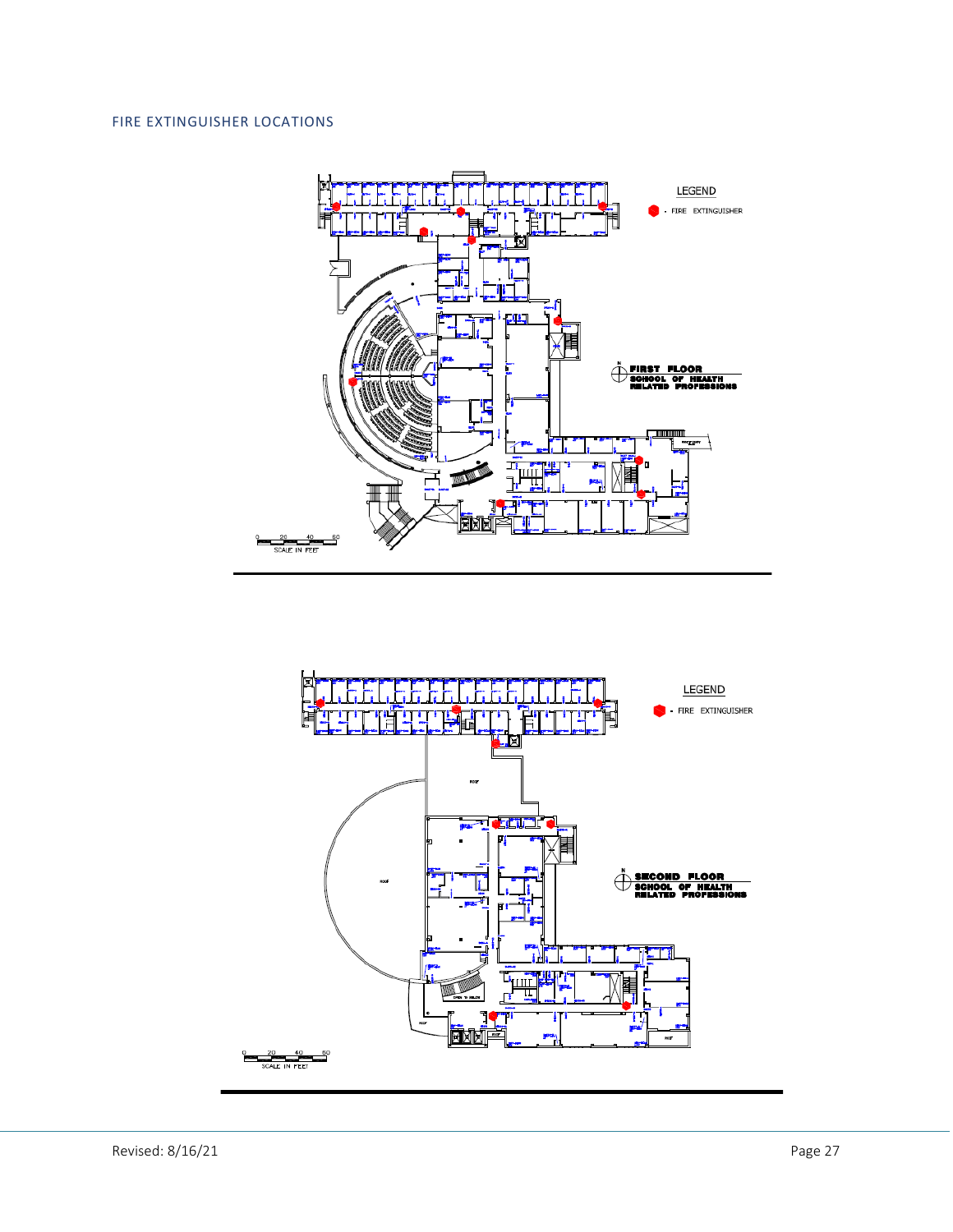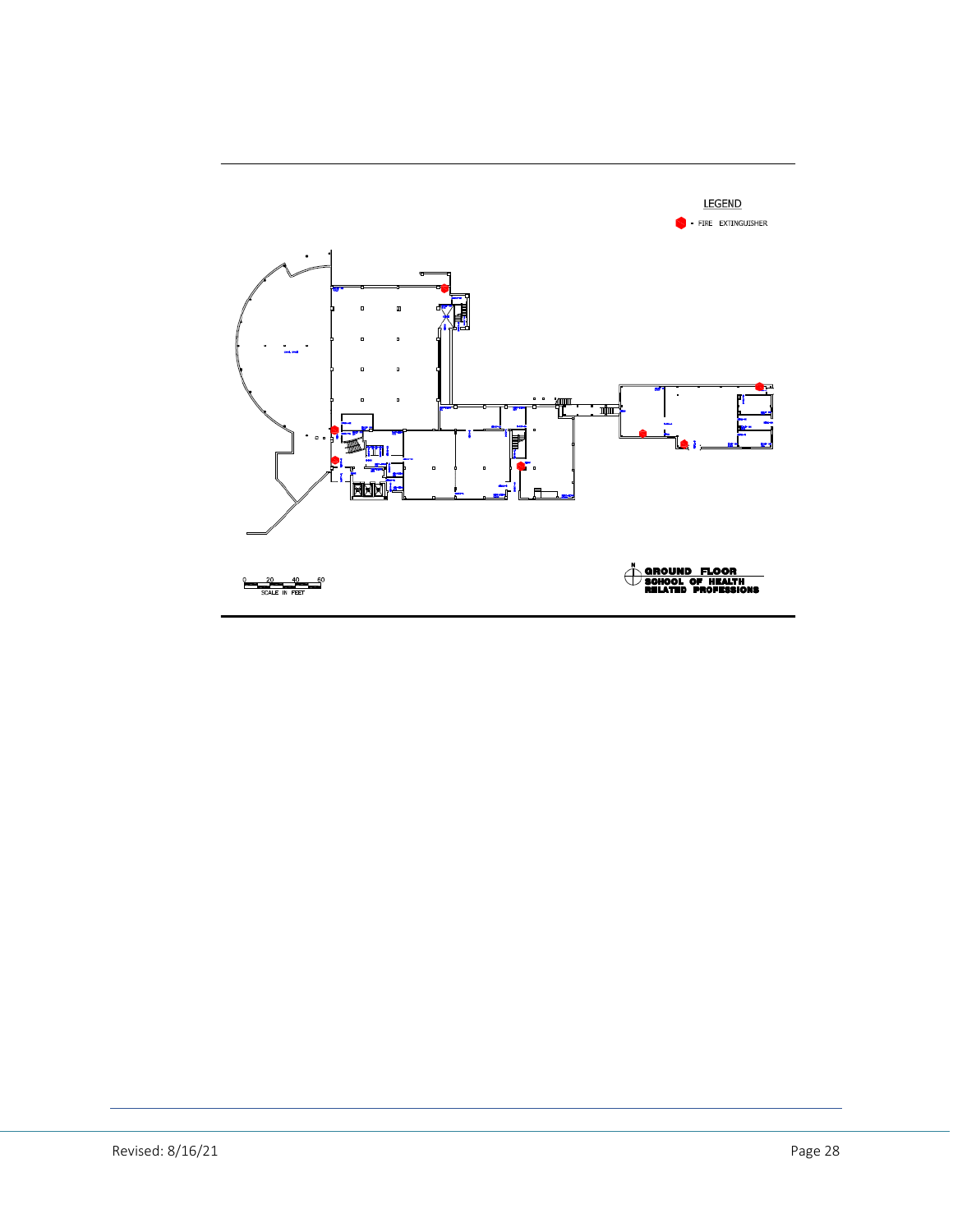#### ACTIVE SHOOTER (RUN, HIDE, FIGHT)

Information in regards to defending against an Active Shooter (also known as Run, Hide, Fight) can be found on the [UMMC Campus Police website.](https://www.umc.edu/UMMC/Campus-Police-and-Security/Campus-Police-and-Security-Home.html) 

#### RUN

- ⋅ Know your surroundings have escape route and plan in mind
- ⋅ Run immediately leave your belongings behind
- ⋅ Evacuate regardless of whether others agree to follow
- ⋅ Help others escape, if possible
- ⋅ Do not attempt to move injured people
- ⋅ Prevent others from entering area where the active shooter may be
- ⋅ Keep your hands visible
- ⋅ Call 911 when you are safe

#### **HIDE**

- ⋅ If you can't escape, hide in an area out of the shooter's view
- ⋅ Lock the door or block the entry to your hiding place
- ⋅ Silence cell phone (including the vibrate mode) and remain quiet
- ⋅ Take cover behind furniture or fixtures away from doors or windows

#### FIGHT

- ⋅ Fight as a last resort and only when your life is in imminent danger
- ⋅ Use items around you as weapons to fight
- ⋅ Attempt to incapacitate the shooter
- ⋅ Commit to your actions...your life depends on it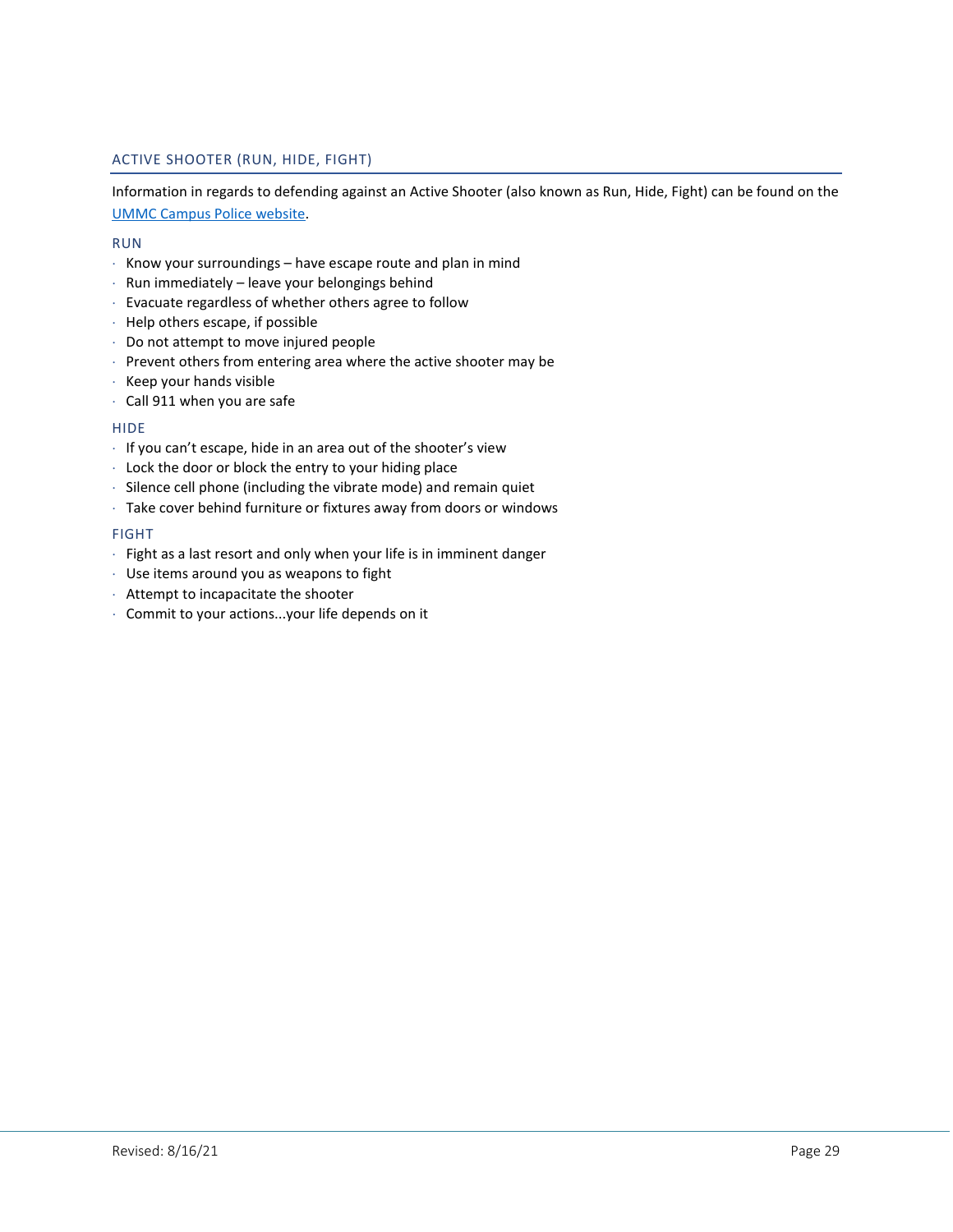## <span id="page-31-0"></span>SHRP TELEPHONE NUMBERS

| All number are (601) area code |
|--------------------------------|
|--------------------------------|

| Main Number (published)                        | 984-6300 |
|------------------------------------------------|----------|
| Dean's Office                                  | 815-4026 |
| Department of Clinical and Diagnostic Sciences | 984-6309 |
| Department of Health Administration            | 984-4670 |
| Department of Health Sciences                  | 815-1150 |
| Department of Occupational Therapy             | 984-6350 |
| Department of Physical Therapy                 | 984-6330 |
| Recruitment                                    | 984-6332 |
| <b>SHRP Student Services</b>                   | 815-4029 |

| UMMC Campus Police (non-emergency) | 984-1360                |
|------------------------------------|-------------------------|
| UMMC Campus Police (emergency)     | 815-7777                |
|                                    | 911 (from campus phone) |